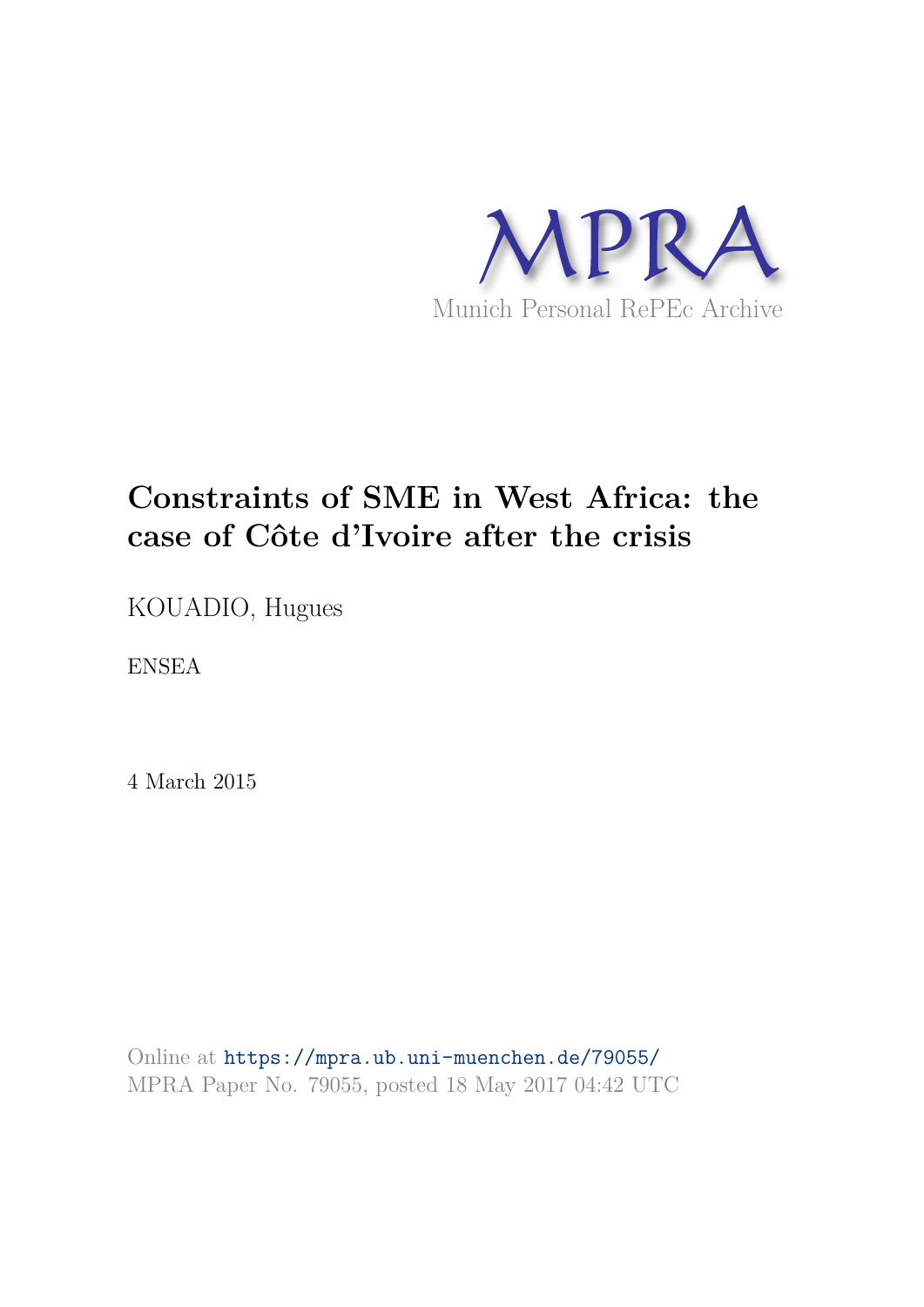## **Constraints of SME in West Africa: the case of Côte d'Ivoire after the crisis**

#### **KOUADIO Kouassi. Hugues<sup>1</sup>**

## **Abstract**

-

Small and medium enterprises are key factors of economic development developing countries. It is crucial to identify the major constraints they face. This paper is interested in the constraints experienced by small and medium enterprises in Côte d'Ivoire from a collection of original data. An ordered probit analysis coupled with a *Directed Acyclic Graph* (DAG) show that the constraints on sales growth, as perceived by managers, differ according to the characteristics of the company. Also, improved water supply and a user friendly building licensing policy would allow companies to increase their profitability. Furthermore, a deterioration of access to finance entails a significant drop in business sales. Our analysis confirmed the interrelationship between various constraints. Thus, a business climate marked by political instability and insecurity inevitably affects corruption. Also, political stability, reform in tax policy and absence of corruption are likely to improve the financial conditions of companies and promote the growth of business sales. Thus, all the reforms undertaken by the government of Côte d'Ivoire to improve the business climate must take into account the characteristics of companies as well as the interrelationship between the various obstacles they encounter.

<sup>&</sup>lt;sup>1</sup> Institution : Ecole Nationale Supérieure de Statistique et d'Economie Appliquée (ENSEA)

Postal Adress: Avenue des Grandes Ecoles, Cocody, 08 BP 3 Abidjan 08 Côte d'Ivoire

Email : [hkouadio@yahoo.fr](mailto:hkouadio@yahoo.fr); [hkouadio@ensea.ed.ci](mailto:hkouadio@ensea.ed.ci)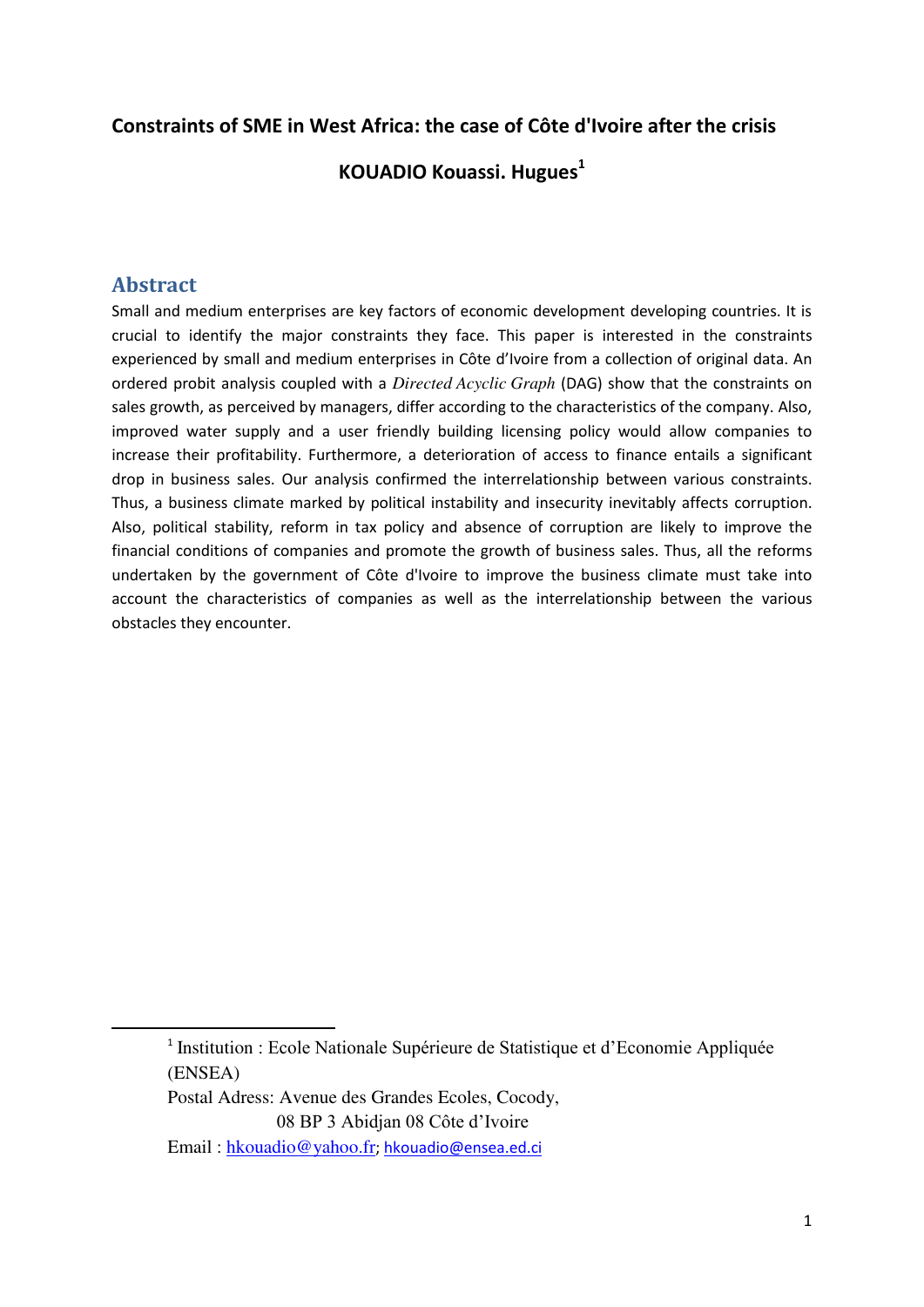# **Introduction**

-

More than a decade ago, Côte d'Ivoire reaffirms its leadership position within the West African Economic Union (WAEU) with a preponderance of almost 33% of WAEU GDP. To boost its private sector, Côte d'Ivoire opted for economic liberalization in order to attract foreign investment in the country.

At the heart of this political choice is the special importance given to the development of the private sector. For Côte d'Ivoire regarded the private sector as a driver of economic growth, an economic integration tool, and a poverty reduction strategy through jobs creation and revenue generation.

According to the 2012 poverty reduction strategy document (DSRP, 2012), Cote d'Ivoire authorities emphasized the promotion of the private sector as the engine of growth to allow Côte d'Ivoire to join the ranks emerging countries in 2020.

To achieve this goal, it is important that the private sector operates in an optimal environment. That is, an environment where investment operations and resulting activities are protected and organized by credible laws and regulations. An optimal environment is also on that is governed by reliable structures and funded by dynamic institutions as well as an efficient financial market. The reason is that in the system of economic liberalism, all stakeholders base most of their decisions on the signals they receive from government and the market.

Unfortunately, Côte d'Ivoire private sector remains tainted by successive repeated crises which put its private sector in a really bad predicament. Indeed, the Ivorian economy has been affected by the sociopolitical crises of 1999 and 2011<sup>2</sup>. These crises started with a military coup, ended with of the post-election crisis of 2011 and overall have affected the provision and quality of basic services. The effects of these crises were not without consequences for the economic and the SMEs. According to the World Bank 2015 Doing Business report, Côte d'Ivoire ranks 147th out of 189 world economies studied on ten indicators of business regulation framework, namely: enterprise creation, obtaining construction permits, hiring workers, registering property, getting credit, protecting investors, paying taxes, trading across borders, enforcing contracts and closing a business.

Also, according to the Ministry of Industry and Private Sector Promotion, the sociopolitical crises of 1999 and 2011 had four major consequences. First, was the disappearance of half of SMEs / SMIs and the destruction of 78 large companies. Second, was the partial or total closure of industrial units in areas affected by the crisis particularly in the center north and west zone. Third, was the relocation of several companies to other countries in the sub region, a total of 226 companies from 1999 to 2007. Fourth, was the loss of many jobs in the formal private sector (over 500 000 jobs by CCI-CI) and market share in the regional and international level. In sum, these crises have seriously affected the growth and balance of the national economy by putting the private sector in a very risky and non-favorable business environment (World Bank, 2015).

 $^2$  The sociopolitical crises started with a military coup in 1999 attributed to disgruntled soldiers. In 2000, the military regime organized the presidential elections, which were marked by major unrest. The consequence was a precarious reign of the president-elect. In 2002, a rebellion divided the country into two until 2007. A peace agreement to end the conflict was signed on 4 March 2007. But the elections took place in October 2010 after being delayed six times. The report of the results led to severe tension and violent incidents which result into a post-election crisis in 2011.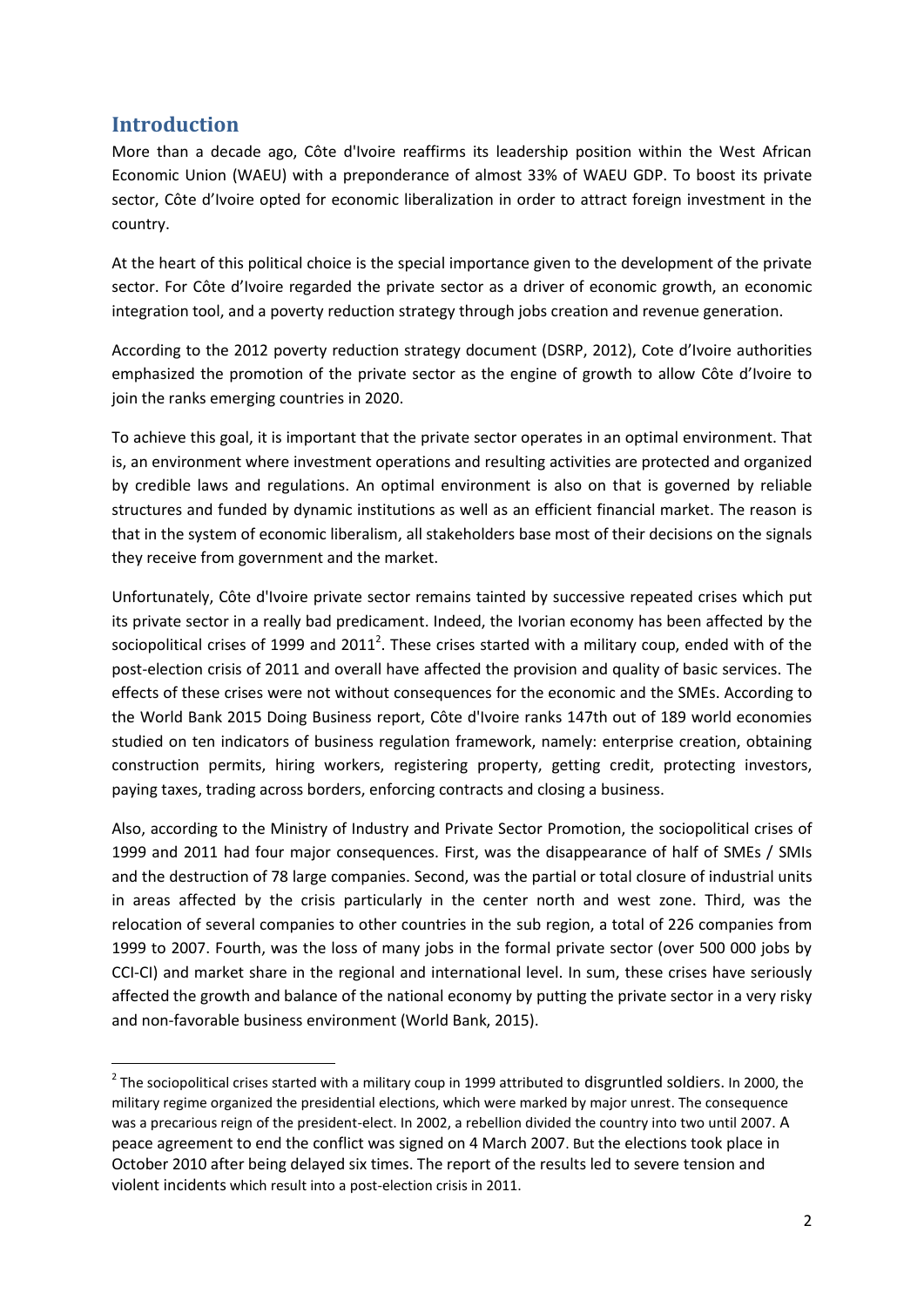Political support for the private sector implemented both by governments, international and private stakeholders has generally focused on improving the regulatory framework, funding, training support and various tax incentives for the maintenance and development of business activities. Thus, in recent years, Côte d'Ivoire recorded a considerable number of incentives and ad hoc discretionary tax exemptions aimed at supporting the private sector and post conflict recovery<sup>3</sup> (GCCI, 2016; CEPICI 2015, MEF 2010). However, the results of these policies remain mixed (ONUDI 2012). Ivorian companies are inefficient and today, the country manufacturing value added (MVA) per capita is well below the level it was twenty years ago. Following the various reforms proposed by the Ivorian government, it seems more than necessary to consider data from recent and on a microeconomic context, in order to understand constraints that companies operating in Côte d'Ivoire face. These major impediments to sales growth are identified by applying to the Ivorian economy, the method of direct acyclic graphs (DAGs).

The purpose of this paper is to address the following research question. Does the present state of the business environment in Cote d'Ivoire promote optimal recovery for the national economy in the post-crisis period? What are the main constraints that affect private companies in Cote d'Ivoire? Do these constraints vary according to the characteristics of the company? What priority reforms should be put in place in order to remove the major constraints to healthy and smooth business practices in Cote d'Ivoire? What need to be done to spur growth in the private sector in Cote d'Ivoire?

Up to now, studies on SME in Côte d'Ivoire are very scarce. Previous studies (Kouadio, 2011, Sleuwaegen and Goedhuys, 2002) have put emphasis on one specific constraint. This paper extend its analysis to various types of constraints reported by SMEs. However, we find that SMEs in Côte d'Ivoire faced three major constraints, namely, access to finance, water supply and building permit. The interest of this study is that it can provide an answer that can be leveraged to the intervention of those involved in the reforms of the business environment in response to the imperative of postcrisis economic recovery policies in Côte d'Ivoire. Moreover, the major contribution of this study lies primarily in the use of a raw database from companies in the entire Côte d'Ivoire. Also, the methodological approach used provided a much higher profile on the direct constraints and the channel through which obstacles interact to affect business growth.

The preliminary statistical results highlighted three major constraints, namely, access to financing, political instability, and availability of electrical power as major barriers for entrepreneurs.

Furthermore, analysis of the perception of constraints according to the characteristics of the company showed that the perception of a constraint level is a function of the characteristics of the business and therefore any political reform should be based on these business characteristics.

One important result of this study following the Beck, T. et al. (2005) approach, is that access to finance is considered the most important constraints that affect adversely the sales growth the company. We see a deterioration of 1 percentage point in terms of access to finance is accompanied by a drastic fall of 148 percentage points of the business growth. Also, we find that improved water supply conditions and permits building permits leads to improved business growth.

<u>.</u>

 $3$  Cf. Ordinance No. 2009-382 of 26 November 2009 on the State Budget for the 2010 Management and Tax Annex 2010.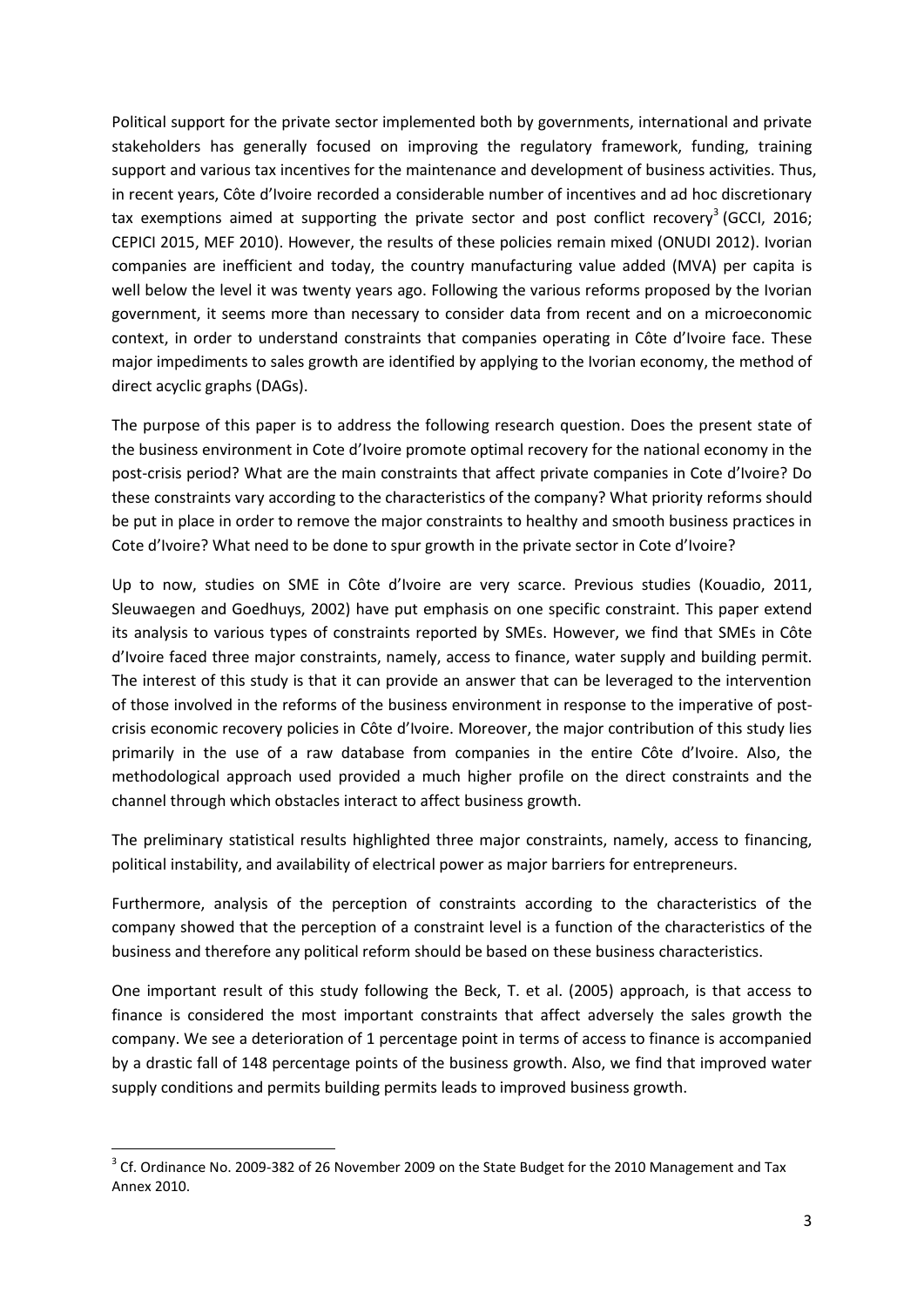The rest of the paper is divided as follows: Section 2 presents a literature review on corporate constraints, Section 3 outlines the methodology, Section 4 presents the results and Section 5 concludes.

#### **2. Literature review**

<u>.</u>

Several authors have studied constraints faced by SMEs (Beck, T. et al. 2005, Dollar, et al. 2005, 2006, ILO, 2015). While old studies focused on financial indicators, recent works, focused on wide variety of constraints provided by business surveys.

According to the survey on business climate (WBES, 2010, see also ILO, 2015) constraints face by businesses can be divided into several categories namely: financial : credit cost, access to credit; effectiveness of the judicial system: safety, protection of property rights, effective administration of justice; taxes and regulation: taxes, regulation, unfair competition; infrastructure problems: quality and practicability of roads, electricity, water, telephone, postal service; corruption: quality of the relationship with public services, broader macroeconomic environment: crime, political instability, fluctuating exchange rates, inflation.

Many empirical studies identified limited access to funding and ineffectiveness of the judiciary system as major constraints to business growth. Several authors like La Porta, Lopez-de-Silanes, Shleifer, and Vishny (1998) argue that the difference between the legal systems and financial systems across countries may explain variations in performance of businesses in the world<sup>4</sup>.

Several studies (Fjose, S., et al. 2010, ILO 2015) described how an unfavorable business climate negatively affected the functioning and growth of businesses. However, many of them are limited to data from one country and focus generally on a single constraint. For example, studies focus on the constraints related to infrastructure, and regulation (Beck, T. et al., 2005). Klapper, Laeven and Rajan (2005) using data on businesses in Eastern Europe and the West show that unfair competition as the barriers to entry is a barrier to business growth.

Dollar, Hallward-Driemeier, and Mengistae (2006), using data from the survey of companies showed that the costs of various bottlenecks such as days to clear goods, days to get phone lines, lost sales due to power outages, affecting the performance of companies in Bangladesh, China, India and Pakistan. Using similar data on companies in countries of Africa, Eifert, Gelb and Ramachandran (2005) show that the business climate variables affect business productivity. Sleuwaegen and Goedhuys (2002) from data on businesses in Côte d'Ivoire show that inadequate financial infrastructure negatively affects the development of small businesses. Levine (2005) emphasizes the importance of financial development on economic growth through better availability of credit. Also, other researchers have placed particular emphasis on corruption compared to the payment of taxes. One of the first papers in this area was proposed by Shleifer and Vishny (1993). They argue that corruption can be more damaging than the payment of taxes due to the uncertainty and secrecy that

<sup>&</sup>lt;sup>4</sup> Regarding judicial efficiency, Johnson, McMillan and Woodruff (2000) analyzed employment and sales growth between 1994-1996 in five countries and these authors found that non-compliance of property rights have a more negative effect on sales growth that financial constraints. In a study conducted on SMEs, Russia and Bulgaria, Pissarides, Singer and Svejnar (2003) showed also that financial constraints were the largest and most burdensome for companies over the rights of property. Also the data Cull and Xu (2005) show that respect for property rights and access to finance are important in the corporate reinvestment rate.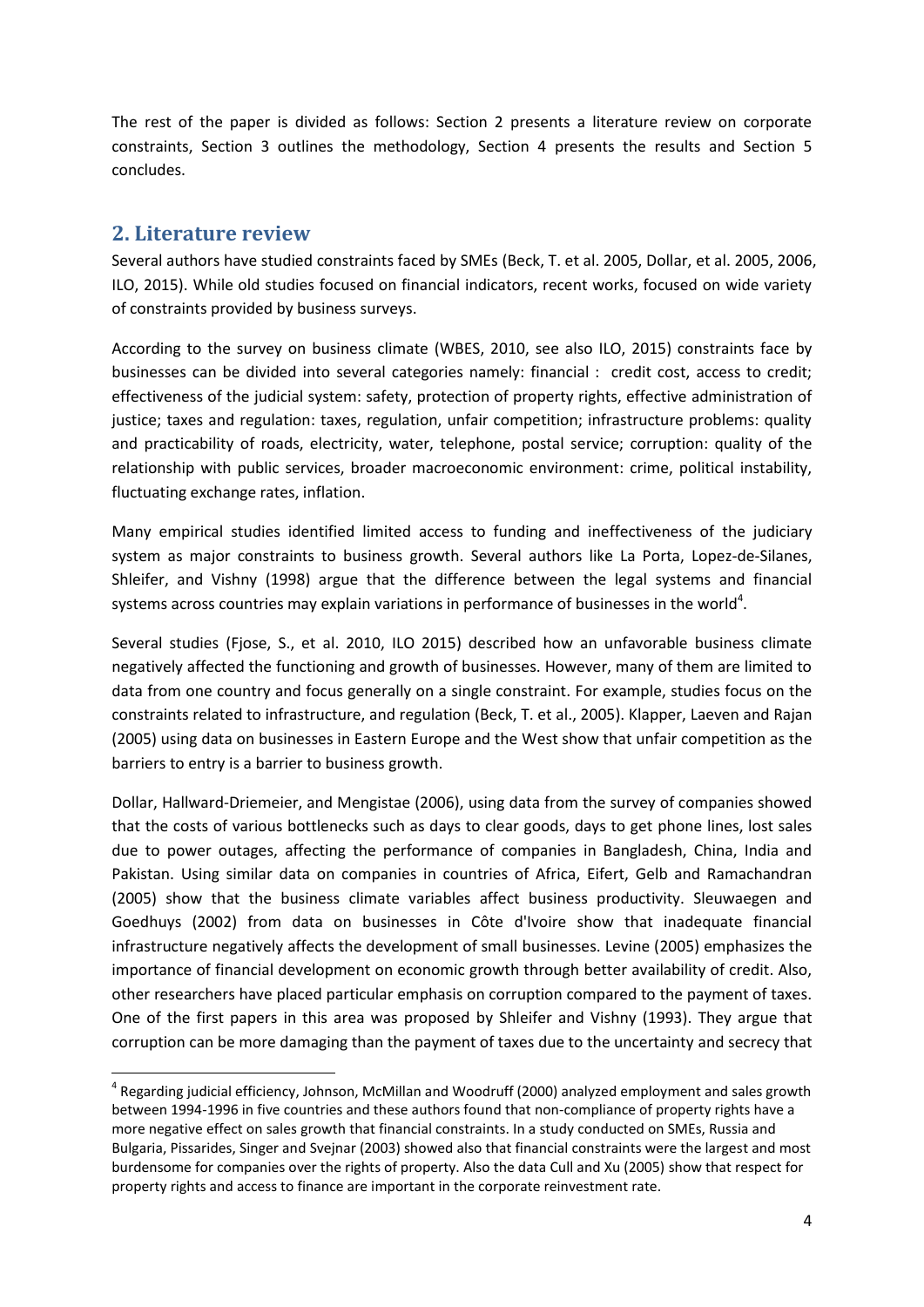accompanies the payment of gratuities. Using data on Uganda companies, Fisman and Svensson (2004), show that corruption especially the payment of gratuities negatively affect the development of enterprises more than the payment of taxes. Gaviria (2002) also found that corruption and crimes substantially reduce the competitiveness of businesses in Latin America<sup>5</sup>. Although these studies have helped improve the understanding of the effects of the business environment on the development of business between countries, they examine a particular aspect of the constraints from there, they have limited recommendations.

Other authors analyze the constraints in a much more complex environment. Kouadio (2011) showed that the difficulties hindering the development of the Ivorian firms are threefold: (i) financing constraints, (ii) the low rate social performance factors of production (unfavorable geographical factors or insufficient investment in complementary factors such as human capital and infrastructure) (iii) and the weakness of the private appropriation capacity (high macro and micro risks, inefficient taxation rights property and contract enforcement, very little or no product innovations or lack of self-discovery, significant externalities). Moreover, other studies other than those carried out in Côte d'Ivoire, identified as major constraints of business, lack of funding and the lack of corporate network (Marshall and Oliver, 2005). Herrington et al. (2009) found meanwhile that the lack of education (one in human capital) and training was the most important cause of failure for new SMEs in South Africa.

In addition, data on the business climate (WBES, 2010) also provide information on the quality of macroeconomic governance through variables such as political instability, fluctuations in exchange rates, inflation. While the effects of inflation on growth and business investment have been widely studied in the literature of finance and controlled in the most business growth regressions, there is little microeconomic data on the impact of political instability and the exchange rate on corporate growth (Beck, T. at al. 2005). It is conceivable that political instability, fluctuations in exchange rates have an indirect effect on the growth of corporate sales by affecting the type of funding available to businesses. For example, Desai, Foley and Forbes (2004) show that the depreciation of the exchange rate increases the level of corporate indebtedness that restrict the ability of companies to obtain new capital to adjust their capital structure.

## **3 Data and Methodology**

#### **3.1- data**

-

Our data come from the survey of the business climate in Côte d'Ivoire conducted in 2012 (Kouadio, H. et al. 2013). This survey identifies all obstacles to the performance and growth of firms in 6 regions of the country. This survey contains a number of important questions about the nature of the severity of different obstacles. Specifically, business leaders are invited to give their views on the obstacles related to finance, corruption, tax and regulation, infrastructure, justice, crime, political instability, and the macroeconomic environment.

<sup>&</sup>lt;sup>5</sup> There are several papers in the macroeconomic literature that study the obstacles of change in the business environment on the enterprise level. For example, Mauro (1995) and Friedman et al. (2000) examine the effects of corruption, crime, taxes, the growth of GDP and the level of business investment.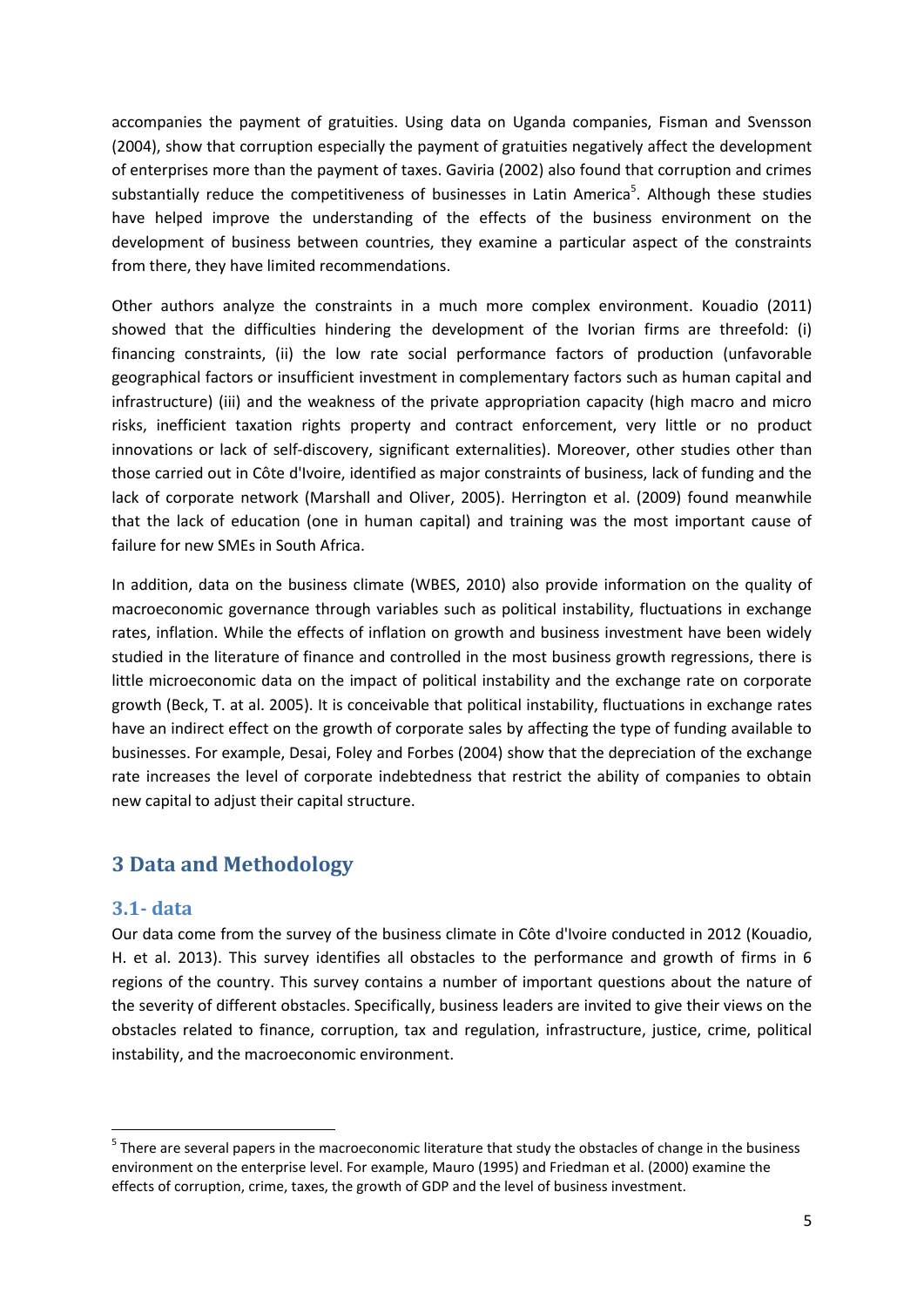The purpose of this survey was to (i) provide statistical indicators on the business environment (ii) to understand the constraints to private sector growth and (iii) to stimulate policy reforms to improve the business climate. The survey covered 727 companies located throughout selected cities including 414 formal and 313 informal enterprises (cf. Table 5). The survey sample was stratified according to the following layers<sup>6</sup>: industry, size, and region. Including government departments, military bases, police prefectures, schools, universities, public health centers or other characters to public structures were excluded from the sample.

The questionnaire contains several thematic structure, the characteristics of the firm (firm age, size, legal status etc.), access to infrastructure (electricity, transport, water), a relationship with the government ( regulatory, administrative duties, corruption, permits or licenses), employees (number of permanent and temporary employees) firm performance (capacity utilization, sales, exports), access to finance (account banking, funding source, etc.) and the main barriers (barriers near 15 identified).

#### **3.2 Statistical Methods**

<u>.</u>

Our method consisted of three successive approaches. The first step is to analyze the determinants of obstacles, the second step is to analyze the most binding constraints for the company particularly on the sales growth , and the third step consists in examining, using the methodology of Directed Acyclic Graph, all interrelations between the constraints<sup>7</sup> of the company.

To find out factors that may be associated with the constraints faced by SMEs, we used an ordered probit regression as described in the following equation:

$$
Y_i = \alpha + F(X'\beta) + \varepsilon \tag{1}
$$

Where  $Y_i$  is the constraints reported by entrepreneur for firm i. F is link function, X is the vector of independent variables reflecting the characteristics of firm I;  $\beta$  is the coefficient vector that characterizes the business; and ε is the error term that is assumed to be normal. Variables that characterize business are those proposed by Batra, G. et al (2003).

Business leaders have given their opinions on a set of 14 identified constraints. These constraints were ranked according to their degree of severity (1-no, 2-Moderate, 3-High, 4-severe). Ordered probit models are particularly interesting to analyze the dependent variables that are ordered. In the presence of scheduling the dependent variable estimated by OLS can lead to biased results. To remove this limit we consider the following model:

$$
y_i^* = x_i' \beta + \varepsilon_i \tag{2}
$$

 $<sup>6</sup>$  The study was carried out throughout the Ivorian territory according to a stratified representative sampling</sup> at four degrees: geographical location, formal or informal character, type and size. The localities of Abengourou, Bouaké, Daloa, Korhogo, Abidjan and San-Pedro were retained for this investigation. These are the main localities of the economic regions of the country. They make it possible to gauge the main routes and better capture the economic and geographical diversity of Côte d'Ivoire.

 $^7$  Access to land, access to finance, tax rates, administrative fee, electricity, water, corruption, political instability, crime, theft and disorder, justice, customs, unfair competition, telecommunications etc.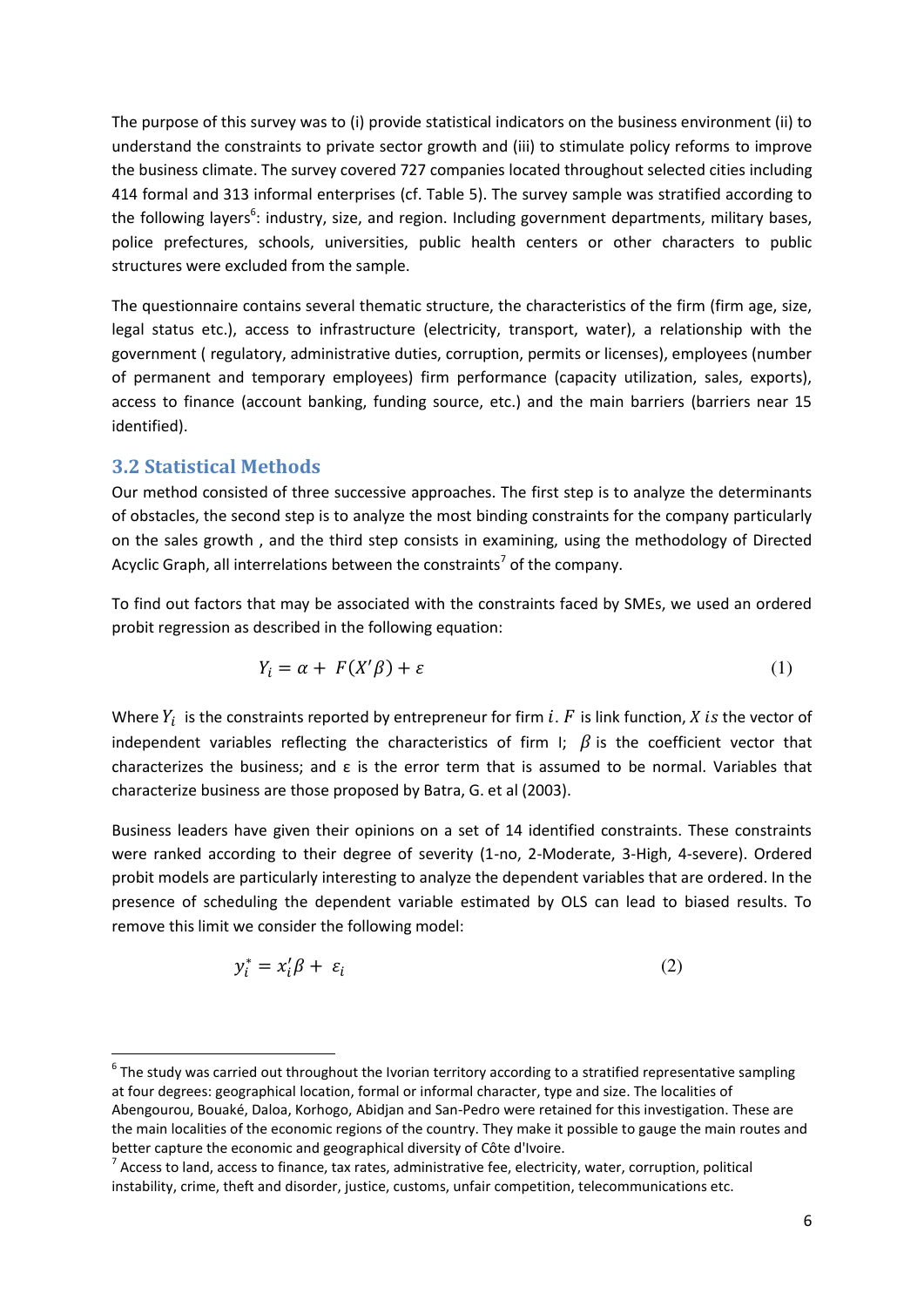$$
\text{With } y_i^* = \begin{cases} 1 & \text{si } y_i^* \le \alpha_1 \\ 2 & \text{si } \alpha_1 \le y_i^* \le \alpha_2 \\ 3 & \text{si } \alpha_2 \le y_i^* \le \alpha_3 \\ 4 & \text{si } \alpha_3 \le y_i^* \end{cases}
$$

<u>.</u>

Where  $y_i^*$  is an unobservable variable and  $x_i'$  represents the characteristics of firm  $i, \beta$  is the coefficient vector that characterizes the business.

After analyzing the perception of constraints, the second step is to identify which are considered the most important for the company.

We face several difficulties to conduct such an analysis. First, the potential problem with the use of data on the business climate is that business leaders can identify several obstacles as binding when in fact they are not. Therefore, Beck, T. al. (2005) examine the extent to which barriers reported by entrepreneurs can be binding on them. According to these authors, a barrier is only considered a "constraint" or a "constraint restrictive" only if it significantly affects the growth of the company. The significant impact implies that the coefficient of the obstacle in the growth regression is statistically different from zero and the value of the coefficient of the obstacle is greater than 1, indicating that entrepreneurs consider the constraint as an obstacle $8$ . The regression equation to estimate is:

$$
Z_i = \delta + \theta_i B_i + \sigma_i H(X'\gamma) + \mu \tag{3}
$$

Where  $Z_i$  is the sales growth rate of firm i between 2009 and 2011  $B_i$  denotes the obstacle identified by the firm,  $H(X'y)$  is the vector of characteristic variables to the firm as in Batra G. et al (2003). They also refer to all control variables to take into account in the econometric model heterogeneity between firms.  $\mu$  is the distribution of assumed normal errors.  $\delta$  ,  $\theta_i$ , and  $\sigma_i$  are the model parameters. Following Beck, Demirguc-Kunt and Maksimovic (2005)'s approach, we perform a set of statistical test on  $\theta_i$  parameter. Formally it will proceed to the next test:

$$
H_0: \forall i = 1, \dots, \dots, N, \theta_i = 0 \text{ vs } H_1: \forall i = 1, \dots, \dots, N, \theta_i \neq 0 \tag{3}
$$

Each test will be associated with a p-value, thus we say that the obstacle  $i$  is binding on the company if  $\theta_i \neq 0$  and  $sign(\theta_i) < 0$ .

One of the limitations identified in the approach suggested by Beck, T. et al. (2005) is in the presence of a strong correlation between the error terms of the constraints, the estimated  $\theta_i$  parameters may be biased or give inconsistent results. To remove this limit, Beck, T. et al. (2005) proposes to analyze the constraints using the Directed Acyclic Graph (DAG) methodology.

 $^8$  Alisena et al (1996), Alesina and Perotti (1996) find that political instability is negatively related with the growth of firms and the distribution of income. However, their paper use panel data therefore these give little information on the effects of political instability on the firms individually.

In panel data, or data on a country, the significance of the coefficient is currently sufficient to determine whether the obstacle is considered to be binding or not. However, to determine the relative impact, it is important to take into account the level of the obstacle (Beck, T. et al., 2005)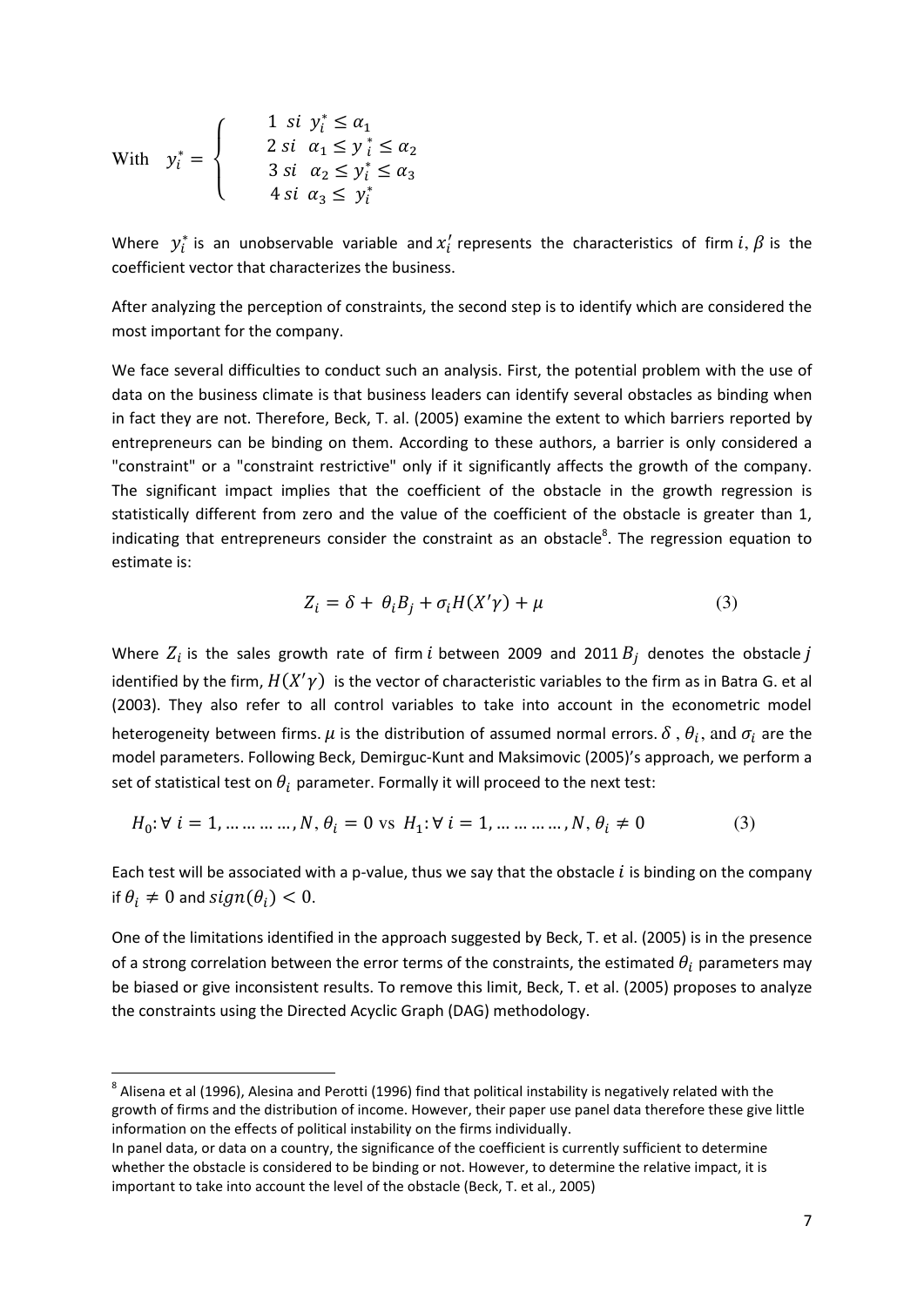This method assumes that all variables are potentially linked. Using an algorithm, it uses the conditional correlation between variables, it seeks to highlight the relationships of cause and effect existing between the different variables (Kalisch, and Buhlmann, 2007; Wheeler, and Scheines, 2010). The final output of the algorithm is a list of possible causal relationships between variables that are highlighted and shows (i) the variables that have a direct effect on the dependent variable, (ii) the variables that have only an indirect effect the dependent variable through other variables, (iii) the variables that have no statistical association with other variables (Shrier, and Platt, 2008).

The DAG method imposes stricter criteria than the linear regression in identifying variables that have a direct effect on the dependent variable (Beck, T. et al. 2005). In OLS regression, variables that are identified as statistically significant and therefore correlated to the dependent variable Y are those having a conditionally significant partial correlation to all of the matrix  $(X'X)$ . In contrast, with the DAG algorithm, a variable is identified as having a direct effect on the dependent variable Y only if it has a significant partial correlation conditionally on the whole matrix  $(X'X)$  and conditionally to any subset of the matrix  $(X'X)$ . Thus, if the DAG identifies a particular obstacle having a direct effect on the growth of the firm, this variable is expected to have a significant effect in the OLS regression (Wheeler, and Scheines, 2010, Scheines, et al. 1994).

More formally, the DAG methodology provides a compact representation of probability distributions with nodes attached graphs showing the random variables and the edges represent the assertions of conditional independence. Briefly, a directed graph is a graph reflecting the conditional causal relationship between the variables. The tip of the arrow in the graph reflects this causal relationship. For example, consider four vertices  $\{A_1, A_2, A_3, A_4\}$  and a set of edges among these vertices  $\{A_1 \rightarrow A_2, A_2 \rightarrow A_3, A_3 \rightarrow A_4\}$ . The corresponding DAG will be  $\{A_1 \rightarrow A_2 \rightarrow A_3 \rightarrow A_4\}$ . The directed graph provides a visual representation of causality, independent variables, and conditional independence.

The causation standard in the methodology of the DAG is derived from the application of Bayes' rule and assumptions on the probability distributions of variables, even more, the causal Markov condition. Markov condition of causality asserts that every variable  $X$  is independent of other variables that are not the direct causes. In graph theory the causal Markov condition refers to the dseparation<sup>9</sup>.

## **4 Empirical Results**

-

#### **4.1- Preliminary Results**

Table 1 summarizes the level of barriers as perceived by business leaders. This table also shows how the constraints varied according to company size. It is clear from this analysis that three obstacles are considered severe for the functioning of the company. These include access to electricity, access to funding and political instability problem. Indeed, nearly 59% of business leaders reported that electricity constraints forced the company's business while 60% think that the financial constraints penalize the operation of the business. They are about nearly 80% who said that political instability does not allow the growth of their business.

 $^9$  Ayyagari, Demirguc-Kunt and Maksimovic (2013) explain in their paper in more detail the DAG method.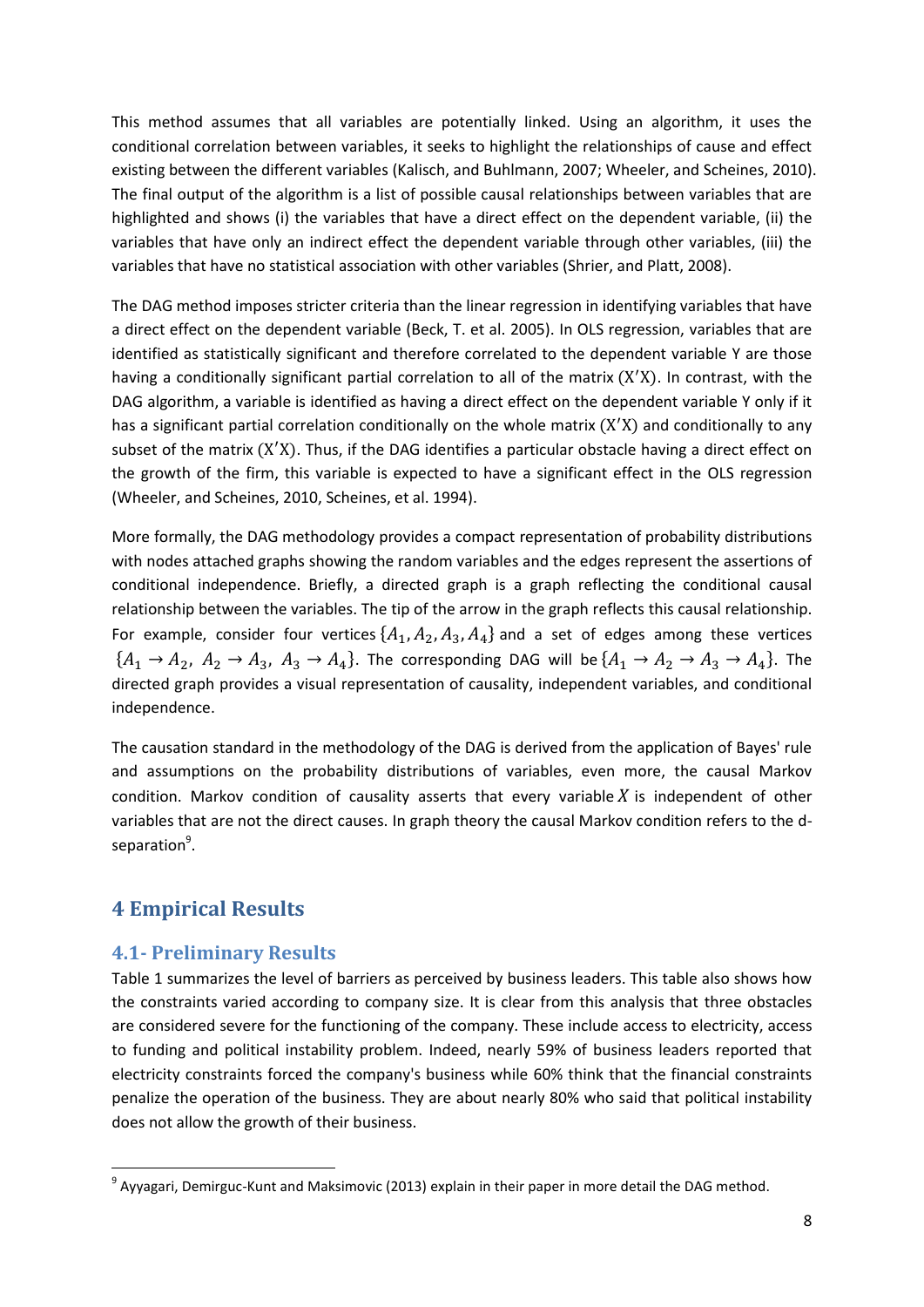The results in Table 1 also show that neither the constraints of land, or transportation, or administrative fees nor the drinking water supply are seen as major constraints for the development of the company.

In addition, although not having occupied the first rank among the ranking of constraints, they are more than 40% said that the constraints of telecommunications (45%), unfair competition (47.87%), the crimes (45%), the tax rate (48%), corruption (42%) represent serious obstacles to the growth of their businesses.

Table 1 shows, however, differences in perception according to company size. It can be noted from Table 1 that micro enterprises mainly (64%) consider the problem of access to finance as a severe obstacle to the growth of their businesses. They are followed by small (57%), medium (49%) and large companies (35%).

Regarding constraints on electricity, perception vary according to company size. Small and medium enterprises are the most numerous considered that these barriers are a constraint for their businesses. These represent about 65% of all small and medium enterprises.

Table 2 summarizes the correlation matrix between constraints. The obstacles reported by firms are important but correlations remain quite low below 0.5. The correlation between political instability and crime and corruption remains relatively high. This result indicates that an economic environment marked by political instability necessarily affect corruption. It is important to also note that the correlation between access to financing and other barriers are relatively high thus highlighting that any reform policy must take into account possible interrelationships between this constraints.

We also find that only the financing obstacle is negatively correlated with the sales growth of the company. We will discuss this result in the following sections.

#### **4.2- Results of the econometric estimation**

<u>.</u>

The information provided by the business climate data in Côte d'Ivoire allows to analyze, depending on the characteristics of the companies, their perceptions of the obstacles they face.

Results (see Table 3 and 4) suggests that it is the oldest enterprises that are owned by Ivorians, who are generally small in size and are not export-oriented and located in Korhogo , Daloa and Bouaké, which tend to face the most acute business constraints; while large enterprises, export-oriented and located in areas other than Korhogo, Daloa and Bouaké are less confronted by obstacles. There are some notable exceptions to certain constraints of enterprises. For example, large<sup>10</sup> companies report that they are more constrained by transport barriers than smaller firms.

Results also suggest a complex interaction between the characteristics of the firms with the conditions of the business environment. For example, corruption is perceived as more binding not only by companies located in the north of the country but also by exporting companies. The problems related to administrative fees affect more domestic firms than foreign companies. Also, inadequate water supply affects more both small and medium enterprises than the others.

 $10$  The size of the company is referring to the logarithm of the sales company or type of company (micro, small, medium, large). These variables were used by Kaufmann D., et al (2003) as a proxy for firm size.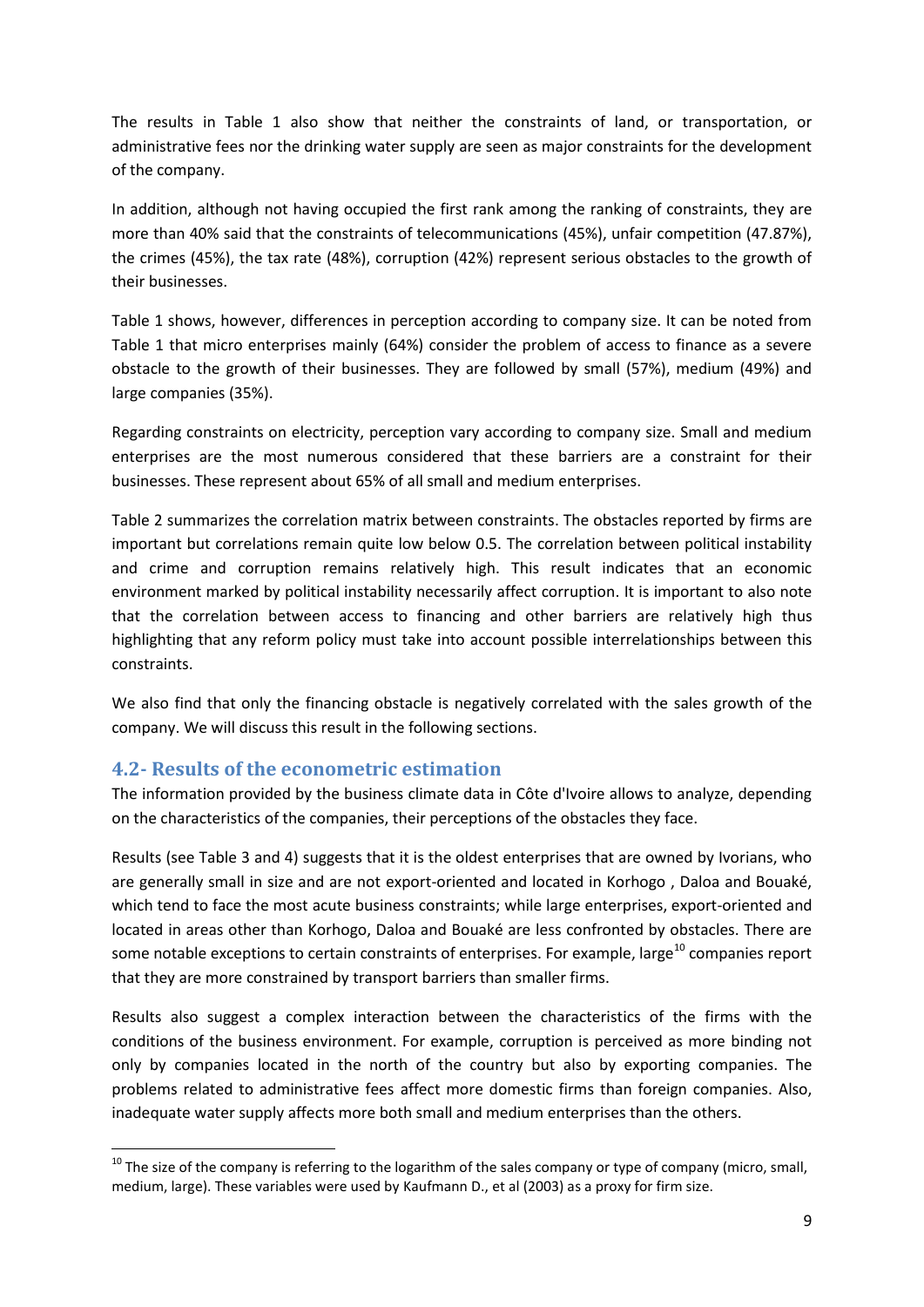In terms of geographical location of the company, those located in the main economic zone like San Pedro and Abidjan face fewer constraints than those located in Korhogo, Bouaké, Daloa and Abengourou. This could be explained by the fact that companies located in Abidjan or San-Pedro are more resilient to constraints than other companies.

One key result is that national companies face more binding constraints than foreign firms. An implication of these results is that political reform must take into account the characteristics of enterprises. Special emphasis should be given to domestic companies.

Following the approach suggested by Beck, T et al. (2005), we examine whether constraints as perceived by business leaders actually affect the growth of the company. To do so, we analyzed constraint after constraint and test the significance of the coefficient to determine if the constraint actually affects the growth of the company.

The results summarized in Table 4 show that, when taken individually, no constraints except the provision of water and building licenses that are significantly related to the sales growth of the company. The results show that a 1% improvement in constraints to the provision of water and construction permits increased sales of the company respectively 152 and 233 percentage points.

In the last column of Table 4 (column 14), we have included all the obstacles in the equation of the regression of the growth of the company. In this specification only access to funding, barriers to the provision of water and construction permits have proven significant. However, accesses to finance constraints are negatively and significantly correlated with sales growth at 10% level while the other two variables are positively correlated to the growth of the company. A deterioration of conditions for access to funding reduce the sales growth of nearly 148 percentage points. Neither corruption nor political instability or tax rates or administrative charges or transport infrastructure etc. (cf. column 14 of Table 4) seem to directly affect the sales growth of the company. The only constraint that affects negatively the sales growth of companies in Côte d'Ivoire is the constraint of access to finance.

These results shows that policies reforms should put special emphasis on improving access to financing conditions for businesses but also, reforms should be undertake to improve the supply of drinking water, and facilitate the acquisition building licenses. These results are consistent with those found by Kouadio (2011), Fjose et al. (2010), ILO (2015) which shows that access to finance is one of the most binding constraints that hinder the development of enterprises. Moreover, it is possible that other variables can affect business growth through their impact on other variables but do not have direct effect on sales growth of the company.

To analyze the constraints that indirectly affect the sales growth of the company we used the DAG methodology as performed in Beck, T et al. (2005).

DAG methodology was implemented using software programmed in TETRAD  $V^{11}$  (Wheeler, G., and Scheines, R. 2010, Scheines, R et al., 1994). This methodology was adopted to check the robustness of our results (Shrier, and Platt, 2008) and especially to analyze existing causality between the

<u>.</u>

 $11$  Several algorithms are proposed by TETRAD V. For this analysis we used the stable PC method with a threshold of 10%.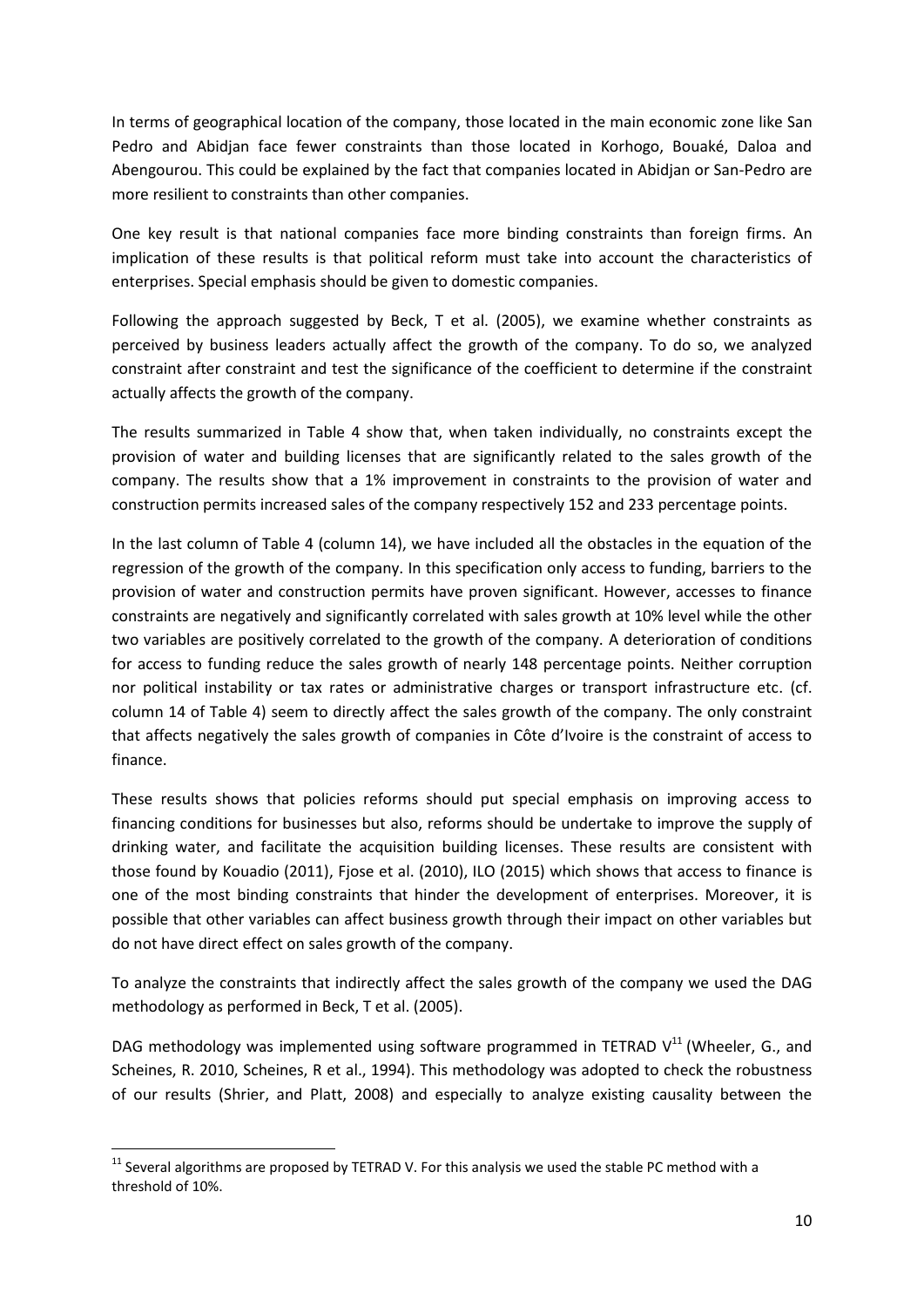barriers of companies. The blues colored arrows show the direction of causality while the red arrows illustrate the bidirectional causality between obstacles.

Figure 1 illustrates the results of the algorithm used in TETRAD V. It reflects the correlation between sales growth and companies constraints. Figure 1 shows that obstacles that have a direct impact on the sales growth of firms are building permits, and water supply. Results show that problems of electricity cause problems of insecurity, theft or disorder which in turn cause problems of corruption. Barriers to trade and customs regulation have a causal effect on corruption problems and transport constraints. Also, telecommunication problems cause corruption. The other obstacles are mutually causing, although the sense of causality is not determined.

In addition, Figure 1 shows that the relationships between the obstacles are quite complex and that there are multiple causal directions between these obstacles. However, this analysis will restrict itself to identifying the variables that directly affect the firms and also to know the mechanism by which the obstacles indirectly influence the company. An important result suggested by the DAG methodology is that water supply and obtaining building permits are the barriers directly affecting sales growth as suggested by the results in Table 2. Access to finance indirectly affects the sales growth from the interrelationship between the constraints of access to finance and the constraints related to the building permit. Companies that face significant financing constraints also face constraints in obtaining building permits, which affects sales growth of business.

The DAG analysis also suggests that the reforms should be conducted concomitantly. Thus, any reform aimed at improving access to business financing should be accompanied by tax reforms. It will also be necessary to reduce or eliminate political tensions, to improve the supply of electricity, and to alleviate problems related to corruption. It is only by considering all these factors at the same time that the proposed reforms can have the desired effect.

# **5. Conclusion**

On the basis of primary data on the business climate in Côte d'Ivoire collected throughout the country in 2012, this paper proposed to make a diagnosis of the constraints of companies in Côte d'Ivoire and to understand the factors that explain them.

In order to do so, the methodological approach consisted of a descriptive analysis of the obstacles encountered by firms supplemented with an ordered probit model to explain the perception of constraints according to the characteristics of the firms.

Then, the individual effects of constraints on the sales growth were analyzed according to the approach proposed by Beck, T. (2005). The last step in our methodology was to use the acyclic graph method to analyze the barriers that directly affect the firm and especially to understand the mechanism by which the other variables act indirectly on the growth of the firm.

The preliminary results made it clear that constraints on access to finance, political instability and electricity constraints are the most worrying obstacles for entrepreneurs.

Moreover, the analysis of the perception of constraints according to the characteristics of the company has shown that the perception of a level of constraint depends on the characteristics of the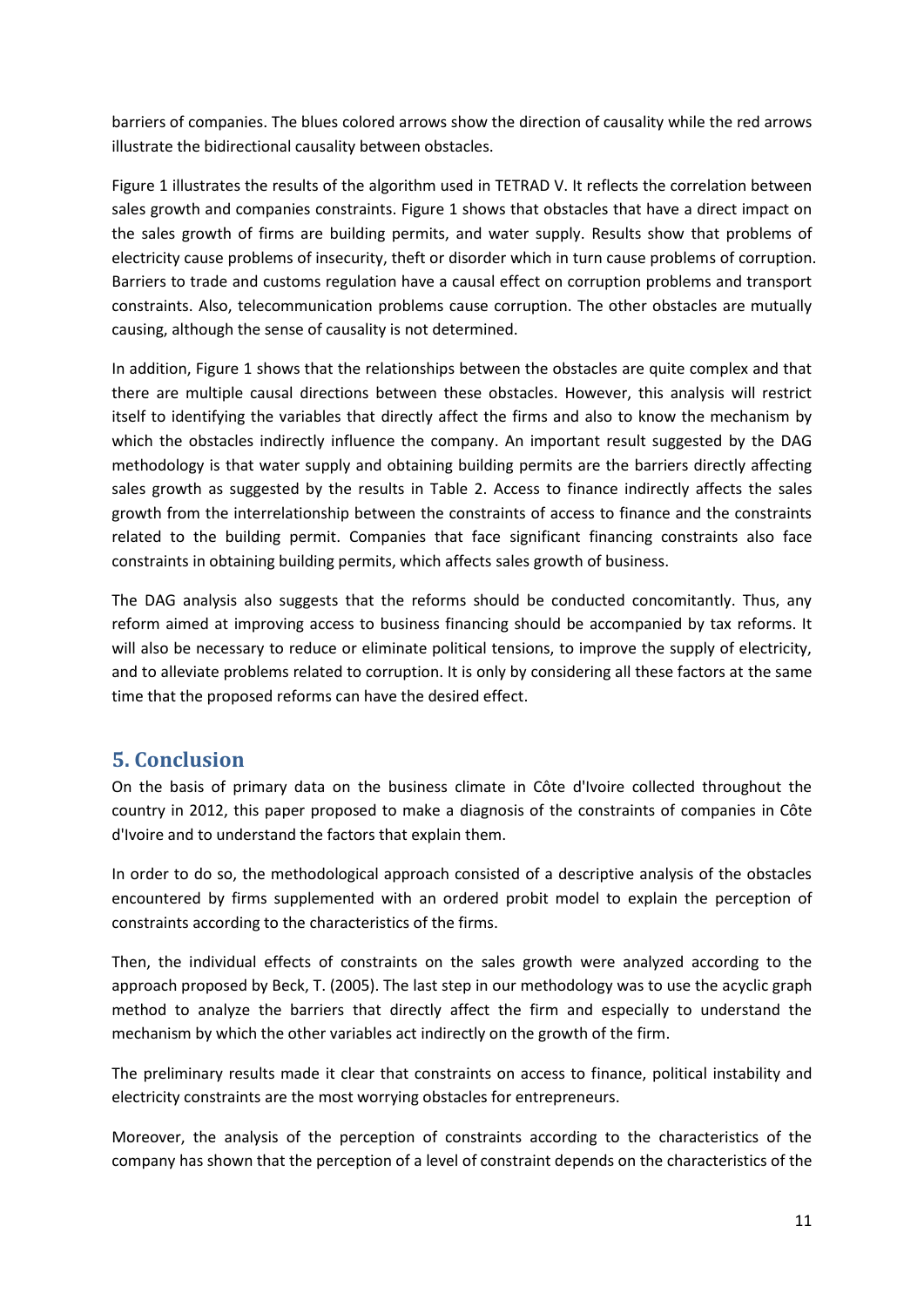company. Thus, any reform policy should take into account the characteristics of enterprises, especially since SMEs are very heterogeneous.

An important result following the approach of Beck, T. et al. (2005), is that access to finance is considered the most important constraint that significantly and negatively affect the rate of growth of the company's sales. We find that a 1 percentage point decline in access to finance is accompanied by a drastic drop of 148 percentage points in the growth rate of business sales. We therefore find that improved water supply conditions and permits for building permits result in improved business growth.

Based on the DAG methodology, we find that water supply constraints and building permit constraints are the variables that directly affect the sales growth of the firm. We also find that constraints on access to finance affect the growth of firms through the constraints of building permits. Indeed, companies constrained financially, are struggling to get building permits that affect the company's sales growth. The DAG analysis also suggests that maintaining political stability, tax policy reforms and an environment marked by the absence of corruption is likely to improve the financial conditions of enterprises and thus promote sales growth.

Our analyses suggest that more complex challenges remain for the government to address amongst constraints. It is clear that a range of important economic and social policies, such as those centred on macroeconomics, infrastructure or social protection, have a substantial impact on SMEs. However, the two main economic justifications for SME policies are: (1) to address market failures specific to this size segment; and (2) to promote the special economic contributions of SMEs. Considering financial access, rather than concentrating on assisting SMEs directly through financial contributions, the government should focus on investing in skills upgrading and human capital development. Value chain development interventions are becoming increasingly popular because of their strong emphasis on scale and financial sustainability. A way forward for future research on SMEs constraints is to consider a value chain intervention.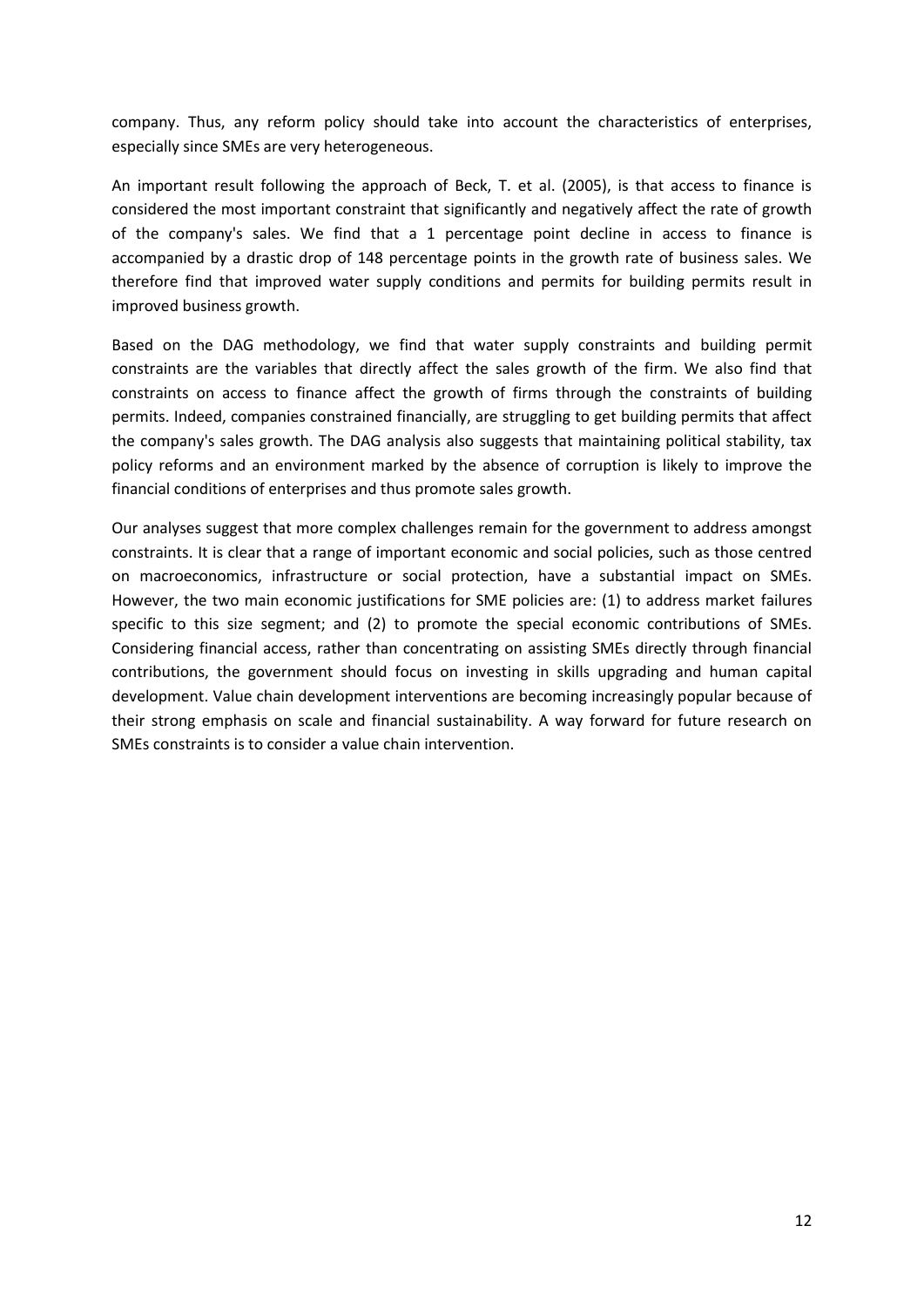## **References**

Alesina, A., & Perotti, R., (1996). Income Distribution, Political Instability, and Investment. *European Economic Review* 40 (6), 1203-1228

Alesina, A., Ozler, S., Roubini, N., & Swagel, P., (1996). Political instability and economic growth, *Journal of Economic Growth* 1 (2), 188–211.

Ayyagari, M., Demirgüç-Kunt, A., & Maksimovic, V., (2008). How well do Institutional theories Explain Firms' Perceptions of Property Rights?, *The Review of Financial Studies* 21, 1833-1871

Ayyagari, M., Demirgüç-Kunt, A., & Maksimovic, V., (2013). What determines protection of property rights? An Analysis of Direct and Indirect Effects, *Journal of Financial Econometrics* 11(4), 610-649

Banque Mondiale, (2015). *La Force de l'Elephant : pour que sa croissance génère plus d'emploi de qualité*, série Situation économique en Côte d'Ivoire

Batra, G., Kaufmann, D., & Stone, A., (2003). The Firms Speak: What the World Business Environment Survey Tells Us about Constraints on Private Sector Development. *World Bank mimeo.*

Beck, T., Demirgüç-Kunt, A., & Maksimovic, V., (2005). Financial and Legal Constraints to Firm Growth: Does Firm Size Matter. *Journal of Finance* 60(1), 137-177.

Beck, T., Demirgüç-Kunt, A., Laeven, L. & Levine, R., (2008). Finance, Firm Size, and Growth, *Journal of Money, Credit, and Bnking* 40 (7), 1379-1405

CEPICI (2015). Retrospective doing business 2015, newsletter novembre 2015

Cull, R., & Xu, C. L., (2005). Institutions, ownership and finance: The determinants of profit reinvestment and Chinese firms. *Journal of Financial Economics* 77 (1), 117-146

Desai, M., Dyck, A., & Zingales, L., (2007). Theft and Taxes, *Journal of Financial Economics*, 84, 591- 623

Desai, M., Foley, C.F., & Forbes, K. J., (2004). Financial Constraints and Growth: Multinational and Local Firm Responses to Currency Depreciations, SSRN Working Paper Series

Dollar, D., Hallward-Driemeier, M., & Mengistae, T., (2005). Investment Climate and Firm Performance in Developing Economies, *Economic Development and Cultural Change* 54 (1), 1- 21.

Dollar, D., Hallward-Driemeier, M., & Mengistae, T., (2006). [Investment climate and international](https://ideas.repec.org/a/eee/wdevel/v34y2006i9p1498-1516.html)  [integration,](https://ideas.repec.org/a/eee/wdevel/v34y2006i9p1498-1516.html) *[World Development](https://ideas.repec.org/s/eee/wdevel.html)*, 34(9), 1498-1516, September.

DSRP (2012), Stratégie de Relance du Développement et de Réduction de la Pauvreté, République de Côte d'Ivoire

Eifert, B., Gelb, A., Ramachandran, V., (2005). Business Environment and Comparative Advantage in Africa: Evidence from the Investment Climate Data, World Bank mimeo.

Fisman, R., Svensson, J., (2004). Are Corruption and Taxation Really Harmful to Growth? Firm-Level Evidence. World Bank Policy Research Working Paper # 2485

Fjose, S., Grünfeld, L. A. & Green, C. (2010). SMEs and growth in Sub-Saharan Africa : Identifying SME roles and obstacles to SME growth, MENON-publication no. 14/2010

Friedman, E. S. Johnson, D. Kaufmann and P. Zoido-Lobaton (2000). Dodging the Grabbing Hand: The Determinants of Unofficial Activity in 69 Countries, *Journal of Public Economics*, Vol. 76: 459-493.

Friedman, E., Johnson, S., Kaufmann, D., Zoido-Lobatón, P., (2000). Dodging the grabbing hand: The determinants of unofficial activity in 69 countries. *Journal of Public Economics* 76,459-93.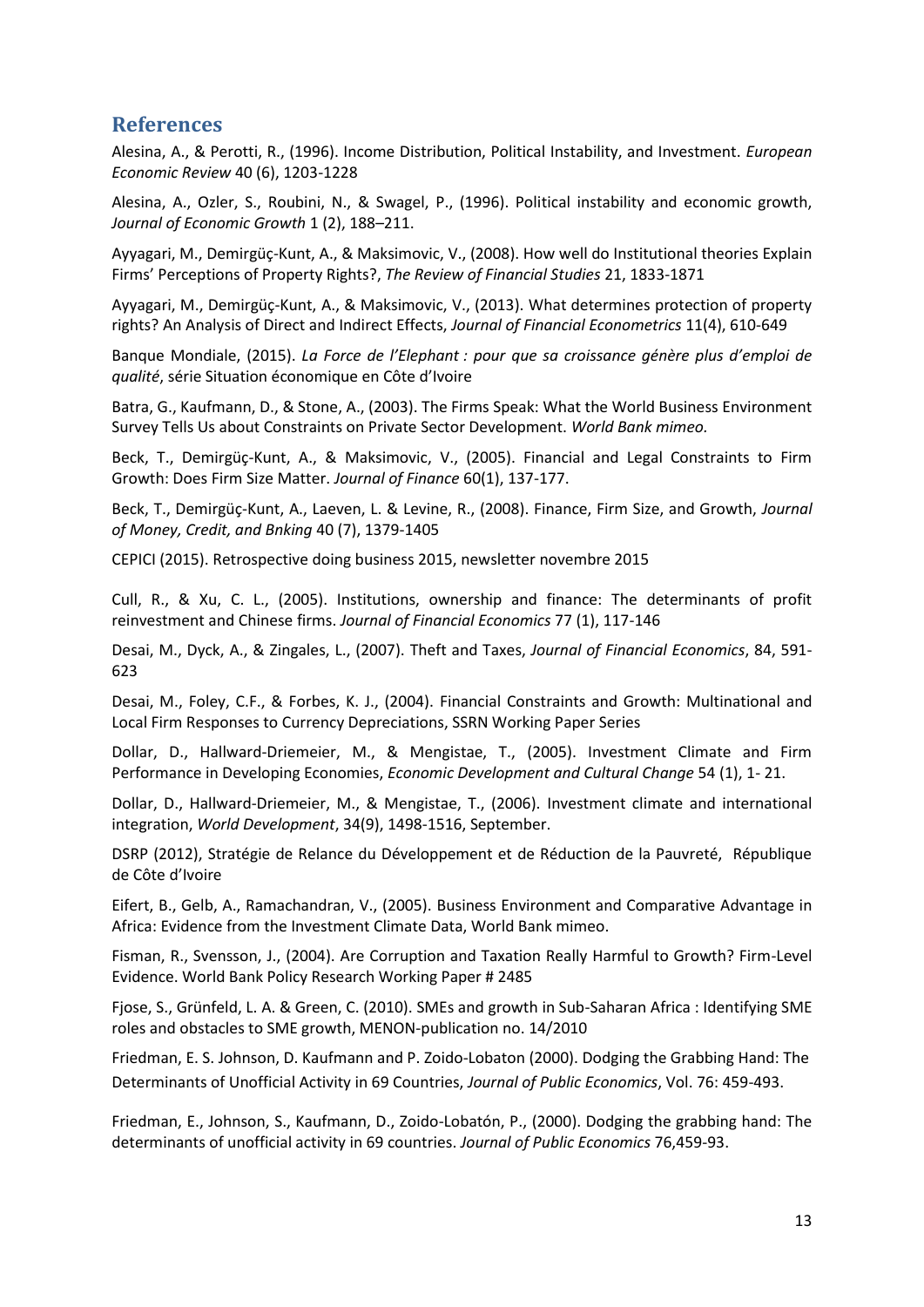Gaviria, A., (2002). Assessing the Effects of Corruption and Crime on Firm Performance : Evidence from Latin America. Emerging Markets Review 3(3).

GCCI (2016). Note sur l'environnement des affaires en côte d'ivoire, secrétariat technique du Groupe Consultatif Plan National de Développement 2016-2020, Côte d'Ivoire

Herrington M, Kew J, Kew P (2009). Global Entrepreneurship Monitor, South African Report. [Online]. Available: http://www.gbs.nct.ac.za/gbswebb/userfiles/gemsouthafrica2000pdf

ILO (2015). *Small and medium-sized enterprises and decent and productive employment creation*, Report IV, International Labour Conference, 104th Session, Geneva, 2015

Johnson, S., McMillan, J., Woodruff, C., 2000. Entrepreneurs and the Ordering of Institutional Reform," Economics of Transition, Vol. 8(1), 1–36.

Johnson, S., Mitton, T., 2003. Cronyism and capital controls: evidence from Malaysia, *Journal of Financial Economics* 67, 351-382.

Kalisch, M. & Buhlmann, P. (2007). Estimating High-Dimensional Directed Acyclic Graphs with the PC-Algorithm, *Journal of Machine Learning Research* 8, 613-636

Kaufmann, D., A. Kraay and M. Mastruzzi. (2003). "Governance Matters III: Governance Indicators for 1996-2002." *World Bank Policy Research Working Paper 3106*. Washington DC: World Bank.

Klapper, L., Laeven, L, Rajan, R., (2005). Barriers to Entrepreneurship. World Bank Mimeo.

Kouadio, K., H., Soro, N., Gbenro, N., & Kanga, D. (2013). *Climat des affaires Côte d'Ivoire 2012 : Méthodologie et Outils de Collecte*, Rapport d'étude, ENSEA

Kouadio, Y.M. (2011) : Environnement des affaires et relance économique post-crise en Côte d'Ivoire, Université d'Auvergne - CEFEB - Matser Economie et Développement International

La Porta, R., Lopez-de-Silanes, F., Shleifer, A., Vishny, R.W., (1997). Legal determinants of external finance. *Journal of Finance* 52, 1131-1150.

La Porta, R., Lopez-de-Silanes, F., Shleifer, A., Vishny, R.W., (1998). *Law and finance. Journal of Political Economy* 106, 1113-1155

Levine, R., (2005). Finance and Growth: Theory and Evidence forthcoming in Philippe Aghion and Steven Durlauf, eds. Handbook of Economic Growth. The Netherlands: Elsevier Science.

Marshal ML & Oliver WN (2005). The Effect of Human Financial and Social on Entrepreneurial Process for Entrepreneurs in India. Masters Thesis, Unpublished. Purdue: Purdue University.

Mauro, P.,(1995). Corruption and growth, *Quarterly Journal of Economics* 110, 681-712.

Ministère de l'Economie et des Finances (2010). Annexe fiscal 2010, Abidjan Côte d'Ivoire

ONUDI (2012). *Nouvelle politique Industrielle de la Côte d'Ivoire*, Vienne (Autriche)

Pissarides, F., Singer, M., Svejnar, J., (2003). Objectives and Constraints of Entrepreneurs: Evidence from Small and Medium-Sized Enterprises in Russia and Bulgaria. *Journal of Comparative Economics,* Vol. 31(3), 503–531.

Saleem, Q. (n.d.). *Overcoming Constraints to SME Development in MENA Countries and Enhancing Access to Finance*. International Finance Corporation, IFC0513. Online available: [http://www.ifc.org/wps/wcm/connect/1e6a19804fc58e529881fe0098cb14b9/IFC+Report](http://www.ifc.org/wps/wcm/connect/1e6a19804fc58e529881fe0098cb14b9/IFC+Report_Final.pdf?MOD=AJPERES) [\\_Final.pdf?MOD=AJPERES](http://www.ifc.org/wps/wcm/connect/1e6a19804fc58e529881fe0098cb14b9/IFC+Report_Final.pdf?MOD=AJPERES) 

Scheines, R.; Spirtes, P., Glymour, C., & Meek, C. (1994). TETRAD II: Tools for causal modeling. User's manual. Hillsdale, NJ: Erlbaum.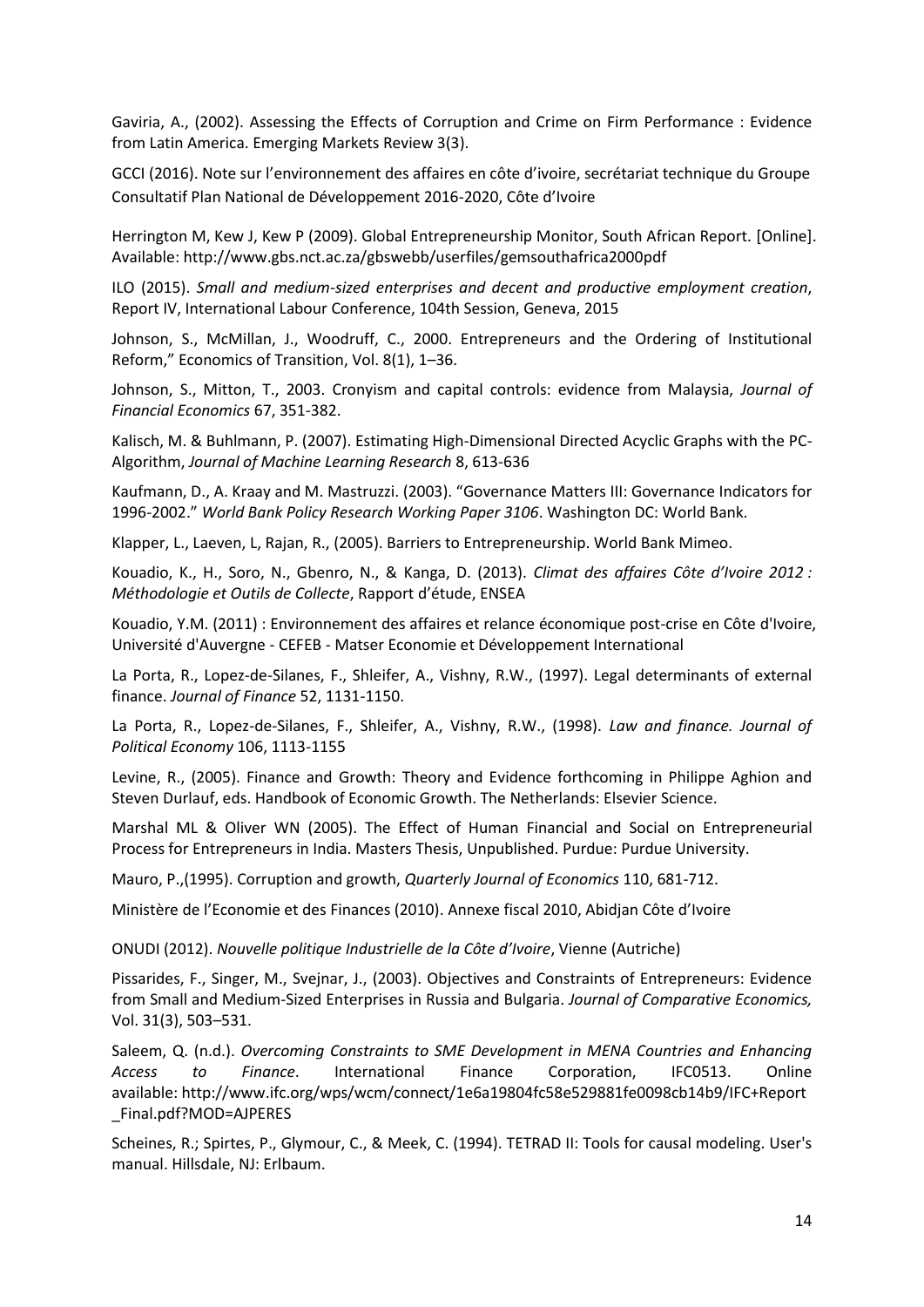Shleifer and Vishny (1993). Corruption. *The Quarterly Journal of Economics*, Vol. 108, No. 3. (Aug., 1993), pp. 599-617.

Shrier, I & Platt, R. W. (2008). Reducing bias through directed acyclic graphs, *BMC Medical Research Methodology*, 8(70) doi:10.1186/1471-2288-8-70

Sleuwaegen, L., & Goedhuys, M., (2002), Growth of firms in developing countries, evidence from Cote d'Ivoire, *Journal of Development Economics*, 68 (1), 117-135

Sleuwaegen, Leo and Goedhuys, Micheline, (2002), Growth of firms in developing countries, evidence from Cote d'Ivoire*, Journal of Development Economics*, 68, issue 1, p. 117-135

WBES (2010). *Enterprise Surveys: CÔTE D'IVOIRE Country Profile 2009*, IFC, The World Bank Group

Wheeler, G., and Scheines, R. (2010). [Causation, Association, and Confirmation in Explanation,](http://www.hss.cmu.edu/philosophy/scheines/CAC.pdf)  [Prediction, and Confirmation: New Trends and Old Ones Reconsidered,](http://www.hss.cmu.edu/philosophy/scheines/CAC.pdf) edited by Stephan Hartmann, Marcel Weber, Wenceslao, J. Gonzalez, Dennis Dieks, Thomas Uebe, Springer.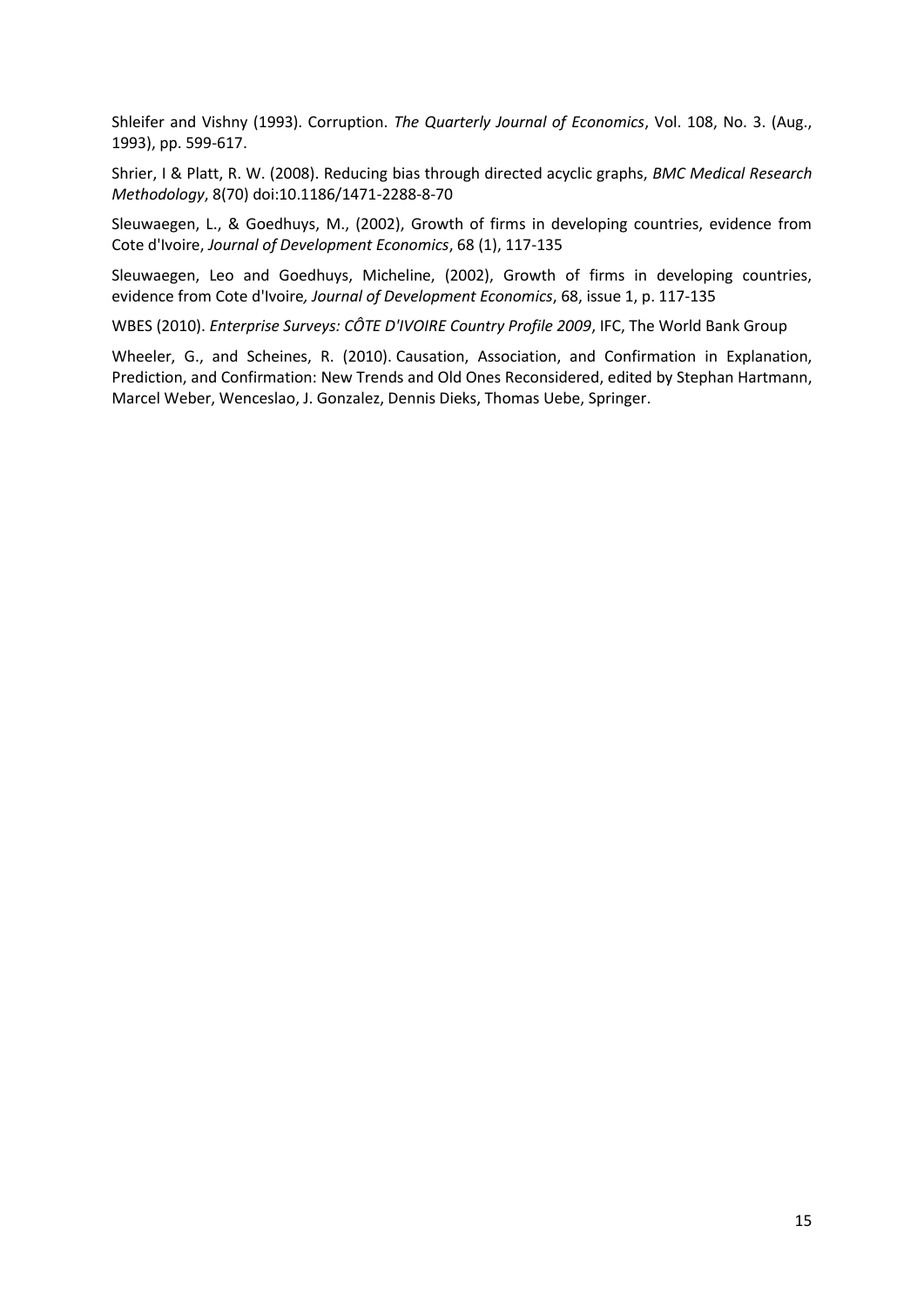# **Annex**

| Table 1. Descriptive statistics of constraints according to company size |  |
|--------------------------------------------------------------------------|--|
|--------------------------------------------------------------------------|--|

| Obstacles         |                | micro | small | medium | large            | Total |
|-------------------|----------------|-------|-------|--------|------------------|-------|
|                   | No             | 32,41 | 24,45 | 20,41  | 11,76            | 28,61 |
| Electricity       | Moderate       | 11,81 | 10,92 | 14,29  | 29,41            | 12,1  |
|                   | Major          | 19,68 | 29,69 | 32,65  | 11,76            | 23,52 |
|                   | Severe         | 36,11 | 34,93 | 32,65  | 47,06            | 35,76 |
|                   | N <sub>o</sub> | 74,54 | 54,59 | 46,94  | 47,06            | 65,75 |
| Water             | Moderate       | 7,64  | 11,79 | 26,53  | 17,65            | 10,45 |
|                   | Major          | 9,26  | 15,72 | 14,29  | 11,76            | 11,69 |
|                   | Severe         | 8,56  | 17,9  | 12,24  | 23,53            | 12,1  |
|                   | N <sub>o</sub> | 33,56 | 34,93 | 34,69  | 23,53            | 33,84 |
| telecommunication | Moderate       | 24,07 | 17,47 | 10,2   | 11,76            | 20,77 |
|                   | Major          | 24,07 | 34,06 | 36,73  | 47,06            | 28,61 |
|                   | Severe         | 18,29 | 13,54 | 18,37  | 17,65            | 16,78 |
|                   | N <sub>o</sub> | 35,19 | 34,06 | 38,78  | 52,94            | 35,49 |
| Competition       | Moderate       | 18,06 | 17,03 | 8,16   | $\boldsymbol{0}$ | 16,64 |
|                   | Major          | 22,69 | 26,64 | 26,53  | 23,53            | 24,21 |
|                   | Severe         | 24,07 | 22,27 | 26,53  | 23,53            | 23,66 |
|                   | N <sub>o</sub> | 41,2  | 41,48 | 44,9   | 47,06            | 41,68 |
| Crime, robbery    | Moderate       | 12,27 | 13,54 | 12,24  | 11,76            | 12,65 |
|                   | Major          | 22,69 | 21,83 | 18,37  | 23,53            | 22,15 |
|                   | Severe         | 23,84 | 23,14 | 24,49  | 17,65            | 23,52 |
|                   | N <sub>o</sub> | 22,22 | 27,51 | 36,73  | 35,29            | 25,17 |
| access to finance | Moderate       | 13,66 | 14,85 | 14,29  | 29,41            | 14,44 |
|                   | Major          | 27,31 | 29,26 | 14,29  | 23,53            | 26,96 |
|                   | Severe         | 36,81 | 28,38 | 34,69  | 11,76            | 33,43 |
|                   | N <sub>o</sub> | 29,86 | 29,26 | 30,61  | 29,41            | 29,71 |
| tax rate          | Moderate       | 21,99 | 19,21 | 24,49  | 35,29            | 21,6  |
|                   | Major          | 27,08 | 30,13 | 28,57  | 23,53            | 28,06 |
|                   | Severe         | 21,06 | 21,4  | 16,33  | 11,76            | 20,63 |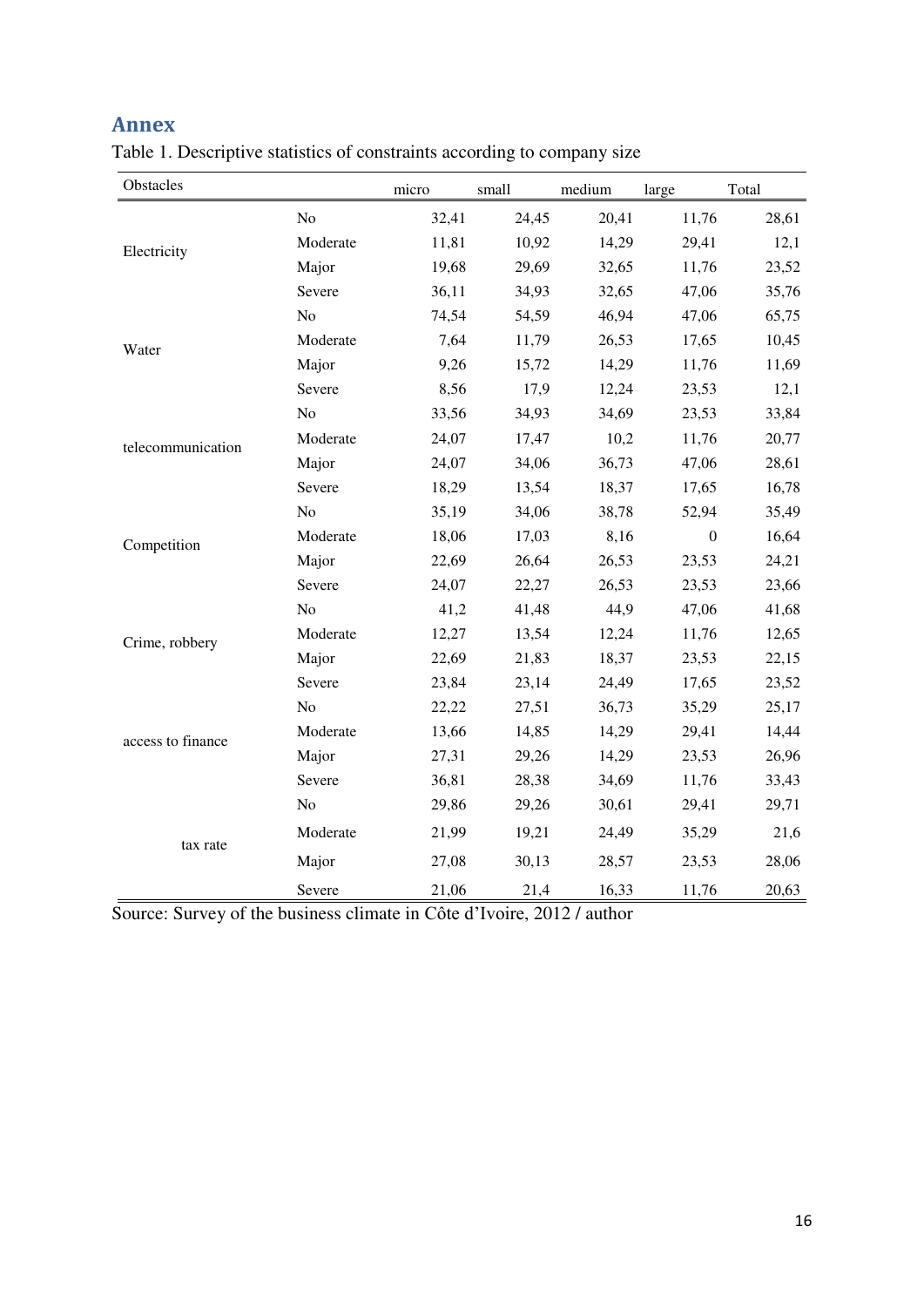| Obstacles             |                | micro | small | medium | large            | Total |
|-----------------------|----------------|-------|-------|--------|------------------|-------|
|                       | No             | 39,35 | 37,99 | 34,69  | 47,06            | 38,79 |
| administrative taxe   | Moderate       | 23,84 | 22,71 | 22,45  | 23,53            | 23,38 |
|                       | Major          | 23,15 | 27,07 | 28,57  | 23,53            | 24,76 |
|                       | Severe         | 13,66 | 12,23 | 14,29  | 5,88             | 13,07 |
|                       | N <sub>0</sub> | 6,02  | 7,42  | 2,04   | 5,88             | 6,19  |
| Political instability | Moderate       | 5,32  | 3,06  | 4,08   | 5,88             | 4,54  |
|                       | Major          | 20,14 | 22,71 | 32,65  | 11,76            | 21,6  |
|                       | Severe         | 68,52 | 66,81 | 61,22  | 76,47            | 67,68 |
|                       | N <sub>0</sub> | 45,37 | 48,03 | 36,73  | 47,06            | 45,67 |
| corruption            | Moderate       | 13,66 | 9,17  | 12,24  | 5,88             | 11,97 |
|                       | Major          | 20,14 | 22,27 | 20,41  | 5,88             | 20,5  |
|                       | Severe         | 20,83 | 20,52 | 30,61  | 41,18            | 21,87 |
|                       | N <sub>o</sub> | 70,37 | 67,25 | 81,63  | 76,47            | 70,29 |
| land                  | Moderate       | 7,64  | 11,79 | 2,04   | 5,88             | 8,53  |
|                       | Major          | 12,27 | 14,85 | 10,2   | 17,65            | 13,07 |
|                       | Severe         | 9,72  | 6,11  | 6,12   | $\boldsymbol{0}$ | 8,12  |
|                       | No             | 53,24 | 54,15 | 51,02  | 23,53            | 52,68 |
| transport             | Moderate       | 16,9  | 14,41 | 18,37  | 35,29            | 16,64 |
|                       | Major          | 15,51 | 22,27 | 18,37  | 17,65            | 17,88 |
|                       | Severe         | 14,35 | 9,17  | 12,24  | 23,53            | 12,79 |

| Table 1: Descriptive statistics of constraints according to company size (continued) |  |
|--------------------------------------------------------------------------------------|--|
|--------------------------------------------------------------------------------------|--|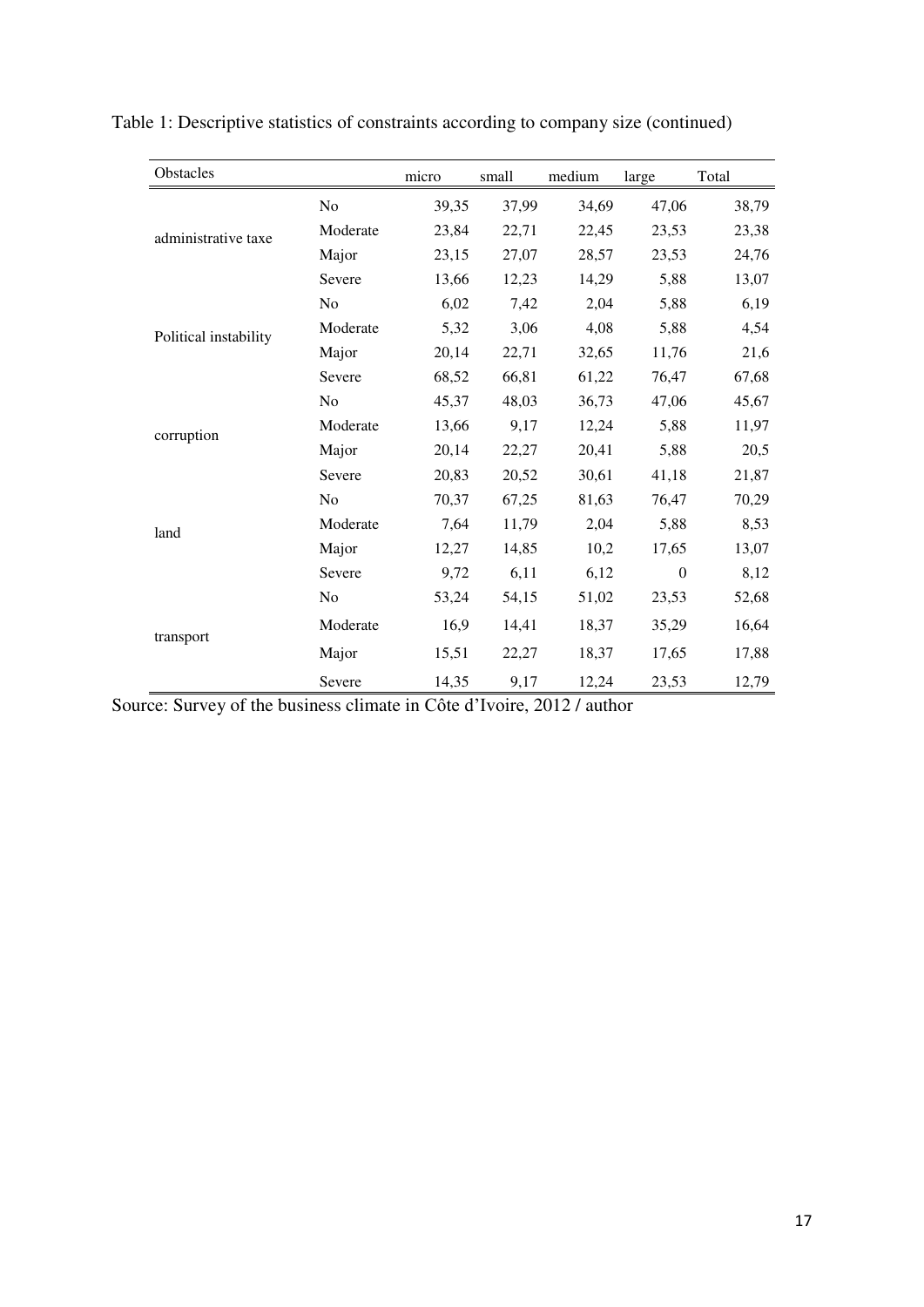|                | sales_growth électricity |           | télécom   | compettion | crime,<br>robbery | Tax_rate  | finance   | instability | corruption | transport | taxe adm |
|----------------|--------------------------|-----------|-----------|------------|-------------------|-----------|-----------|-------------|------------|-----------|----------|
| sales_growth   |                          |           |           |            |                   |           |           |             |            |           |          |
| electricity    | 0,0033                   |           |           |            |                   |           |           |             |            |           |          |
| télécom        | $-0,0502$                | $0,3016*$ |           |            |                   |           |           |             |            |           |          |
| competition    | 0,0233                   | 0,0847*   | $0,1131*$ |            |                   |           |           |             |            |           |          |
| crime, robbery | 0,0516                   | $0,2228*$ | $0,2466*$ | $0,0613*$  |                   |           |           |             |            |           |          |
| Taxe rate      | $-0,0463$                | $0,1200*$ | $0,1379*$ | $0,1267*$  | $0,1163*$         |           |           |             |            |           |          |
| finance        | $-0,0628*$               | 0,1848*   | $0,2326*$ | $0,0807*$  | $0,1664*$         | $0,1813*$ |           |             |            |           |          |
| instability    | 0,0148                   | $0,1722*$ | $0,1943*$ | 0,0247     | $0,1682*$         | $0,1063*$ | $0,2543*$ |             |            |           |          |
| corruption     | 0,0567                   | $0,1738*$ | $0,3428*$ | 0,0541     | $0,2571*$         | $0,2026*$ | $0,2290*$ | $0,2533*$   |            |           |          |
| transport      | $-0,0019$                | $0,1542*$ | 0,3189*   | $0,1243*$  | $0,2606*$         | $0,1945*$ | $0,1561*$ | $0,1245*$   | $0,2465*$  |           |          |
| taxe adm       | $-0,0081$                | $-0,0081$ | $0,1157*$ | $0,1390*$  | $0,1031*$         | $0,0711*$ | $0,6374*$ | $0,1529*$   | $0,2242*$  | $0,1945*$ |          |

# Table 2: Correlation matrix between constraints and sales growth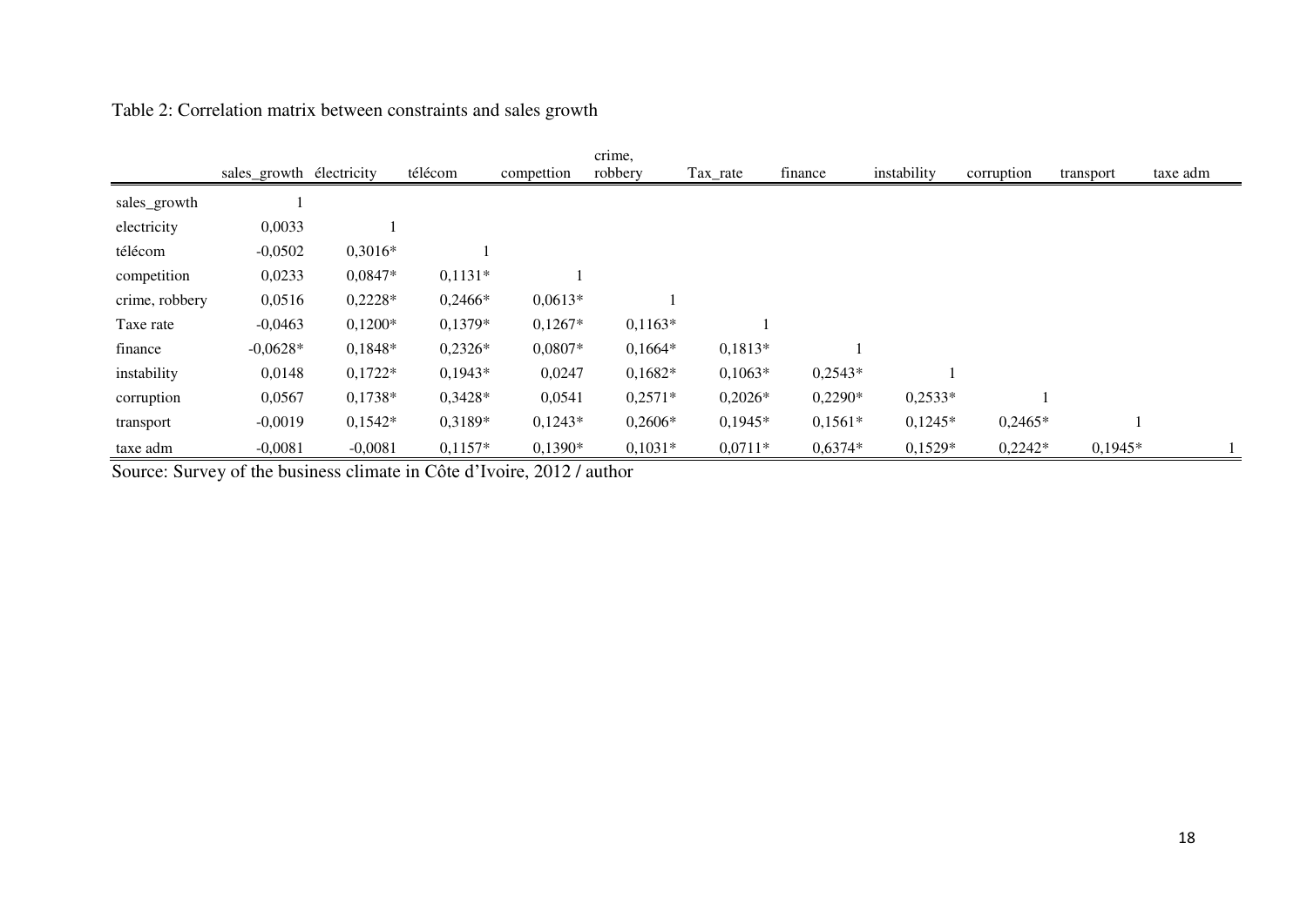|                  | c30a        | c30a           | c30b           | c30b           | c30x           | c30x           | i30            | i30            | j30a           | j30a           | j30b           | j30b           |
|------------------|-------------|----------------|----------------|----------------|----------------|----------------|----------------|----------------|----------------|----------------|----------------|----------------|
| age              | 0,008       | 0,008          | $-0,002$       | $-0,002$       | 0,026          | 0,025          | 0,01           | 0,01           | 0,012          | 0,011          | 0,014          | 0,012          |
|                  | $(-0,65)$   | $-0,59$        | $-0,19$        | $-0,21$        | $(2,46)^*$     | $(2,31)^*$     | $-0,85$        | $-0,89$        | $-1,18$        | $-1,14$        | $-1,38$        | $-1,27$        |
| age2             | $\Omega$    | $\overline{0}$ | $\overline{0}$ | $\overline{0}$ | $\overline{0}$ | $\Omega$       | $\overline{0}$ | $\overline{0}$ | $\overline{0}$ | $\overline{0}$ | $\overline{0}$ | $\overline{0}$ |
|                  | $-0,46$     | $-0,38$        | $-0,19$        | $-0,15$        | $(2,34)*$      | $-1,94$        | $-0,93$        | $-1,04$        | $(2,13)*$      | $(2,11)^*$     | $(2,01)^*$     | $-1,82$        |
| f1               | $-0,005$    | $-0,006$       | $-0,004$       | $-0,005$       | $\overline{0}$ | $-0,002$       | $-0,005$       | $-0,005$       | $\overline{0}$ | $\overline{0}$ | 0,004          | 0,004          |
|                  | $-1,45$     | $-1,69$        | $-1,37$        | $-1,69$        | $-0,07$        | $-0,26$        | $-1,4$         | $-1,48$        | $\overline{0}$ | $-0,03$        | $-1,39$        | $-1,35$        |
| 2bn.a6           | 0,068       |                | $-0,032$       |                | 0,373          |                | $-0,178$       |                | $-0,042$       |                | $-0,032$       |                |
|                  | $-0,63$     |                | $-0,34$        |                | $(3,68)$ **    |                | $-1,63$        |                | $-0,43$        |                | $-0,34$        |                |
| 3.a <sub>6</sub> | $-0,004$    |                | 0,114          |                | 0,365          |                | $-0,132$       |                | 0,013          |                | 0,208          |                |
|                  | $-0,02$     |                | $-0,58$        |                | $(1,99)^*$     |                | $-0,64$        |                | $-0,08$        |                | $-1,24$        |                |
| 4.a6             | 0,128       |                | 0,328          |                | 1,141          |                | $-0,098$       |                | $-0,169$       |                | $-0,014$       |                |
|                  | $-0,41$     |                | $-1,32$        |                | $(2,49)^*$     |                | $-0,38$        |                | $-0,58$        |                | $-0,06$        |                |
| foreign          | $-0,384$    | $-0,377$       | $-0,352$       | $-0,357$       | $-0,106$       | $-0,085$       | $-0,47$        | $-0,48$        | 0,259          | 0,255          | 0,353          | 0,345          |
|                  | $(2,31)^*$  | $(2,28)^*$     | $(2,42)^*$     | $(2,47)^*$     | $-0,7$         | $-0,55$        | $(3,33)$ **    | $(3,40)$ **    | $-1,79$        | $-1,78$        | $(2,54)^*$     | $(2,49)^*$     |
| 2bn, ville       | 0,415       | 0,445          | $-0,057$       | $-0,049$       | $-0,036$       | 0,021          | $-0,432$       | $-0,472$       | $-0,189$       | $-0,166$       | $-0,161$       | $-0,091$       |
|                  | $-1,77$     | $-1,92$        | $-0,25$        | $-0,22$        | $-0,19$        | $-0,11$        | $(2,29)^*$     | $(2,52)*$      | $-0,99$        | $-0,87$        | $-0,88$        | $-0,5$         |
| 3.ville          | $-0,14$     | $-0,157$       | $-0,016$       | $-0,034$       | 0,195          | 0,166          | $-0,506$       | $-0,503$       | 0,73           | 0,72           | 0,54           | 0,504          |
|                  | $-0,78$     | $-0,87$        | $-0,1$         | $-0,21$        | $-1,26$        | $-1,06$        | $(3,06)$ **    | $(3,06)$ **    | $(4,49)$ **    | $(4,42)$ **    | $(3,37)$ **    | $(3,12)$ **    |
| 4.ville          | 0,232       | 0,228          | 0,514          | 0,501          | 0,464          | 0,48           | 0,546          | 0,532          | 0,584          | 0,574          | 0,372          | 0,348          |
|                  | $-1,38$     | $-1,37$        | $(3,51)$ **    | $(3,47)$ **    | $(3,13)$ **    | $(3,22)$ **    | $(3,49)$ **    | $(3,43)$ **    | $(4,16)$ **    | $(4,13)$ **    | $(2,75)$ **    | $(2,58)^*$     |
| 5.ville          | $-0,349$    | $-0,35$        | $-0,096$       | $-0,108$       | 0,226          | 0,199          | 0,616          | 0,616          | 0,4            | 0,403          | $-0,006$       | $-0,011$       |
|                  | $-1,92$     | $-1,94$        | $-0,61$        | $-0,69$        | $-1,47$        | $-1,32$        | $(3,50)$ **    | $(3,50)$ **    | $(2,35)^*$     | $(2,36)^*$     | $-0,04$        | $-0,08$        |
| 6.ville          | 0,497       | 0,502          | 0,808          | 0,79           | 0,236          | 0,264          | 0,654          | 0,625          | 0,358          | 0,354          | $-0,028$       | $-0,037$       |
|                  | $(3,16)$ ** | $(3,25)$ **    | $(5,33)$ **    | $(5,23)$ **    | $-1,62$        | $-1,83$        | $(4,03)$ **    | $(3,88)$ **    | $(2,49)^*$     | $(2,48)*$      | $-0,21$        | $-0,28$        |
| d3abis1          | $-0,353$    | $-0,296$       | 0,103          | 0,153          | $-0,194$       | $\overline{0}$ | $-0,431$       | $-0,492$       | 0,245          | 0,262          | $-0,003$       | 0,099          |
|                  | $-1,73$     | $-1,43$        | $-0,42$        | $-0,63$        | $-0,95$        | $\overline{0}$ | $-1,81$        | $(2,06)*$      | $-1,16$        | $-1,26$        | $-0,01$        | $-0,47$        |
| sales            |             | $-0,017$       |                | 0,003          |                | 0,023          |                | 0,002          |                | $-0,018$       |                | $-0,031$       |

Table 3: explanatory factors of companies' constraints perception in Côte d'Ivoire by ordinary least square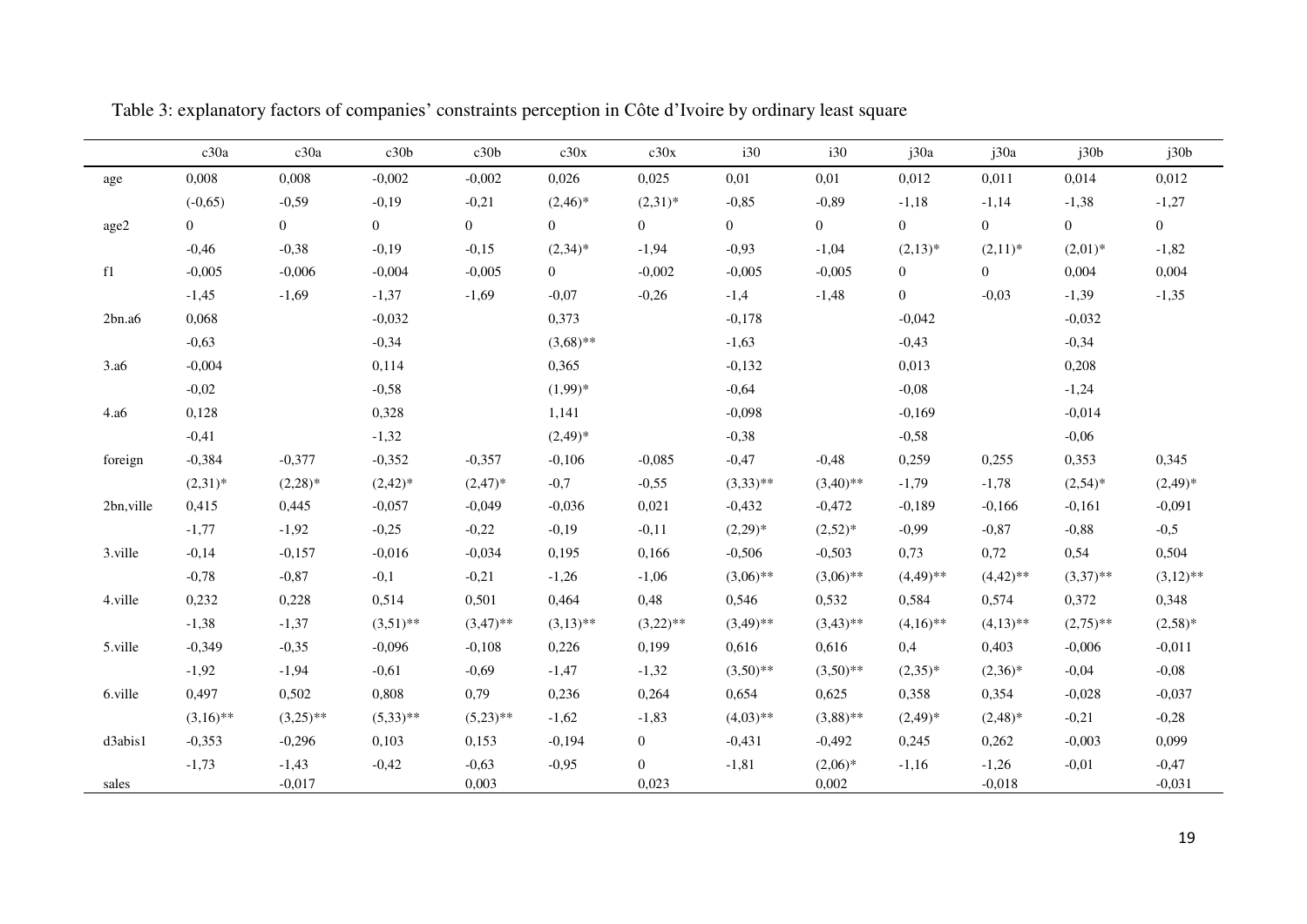|                  |              | $-0.8$      |              | $-0,16$     |             | $-0.94$    |              | $-0.09$     |             | $-0,89$    |             | $-1,55$     |
|------------------|--------------|-------------|--------------|-------------|-------------|------------|--------------|-------------|-------------|------------|-------------|-------------|
| _cons            | 3,185        | 3,498       | 2,564        | 2,578       | 1,252       | 1,119      | 2,771        | 2,704       | . .764      | 2,037      | 1,364       | 1,896       |
|                  | $(10.56)$ ** | $(7.40)$ ** | $(10,79)$ ** | $(6.51)$ ** | $(4,55)$ ** | $(2,46)^*$ | $(10,51)$ ** | $(6.16)$ ** | $(6.51)$ ** | $(4,60)**$ | $(5,69)$ ** | $(4,51)$ ** |
| $R^2$            | 0,07         | 0,07        | 0,11         | 0,1         | 0,06        | 0,03       | 0,14         | 0,13        | 0.05        | 0,05       | 0,06        | 0,06        |
| $\boldsymbol{N}$ | 692          | 692         | 692          | 692         | 692         | 692        | 692          | 692         | 692         | 692        | 692         | 692         |

Source: Survey of the business climate in Côte d'Ivoire, 2012 / author, 2012 \* *p*<0.05; \*\* *p*<0.01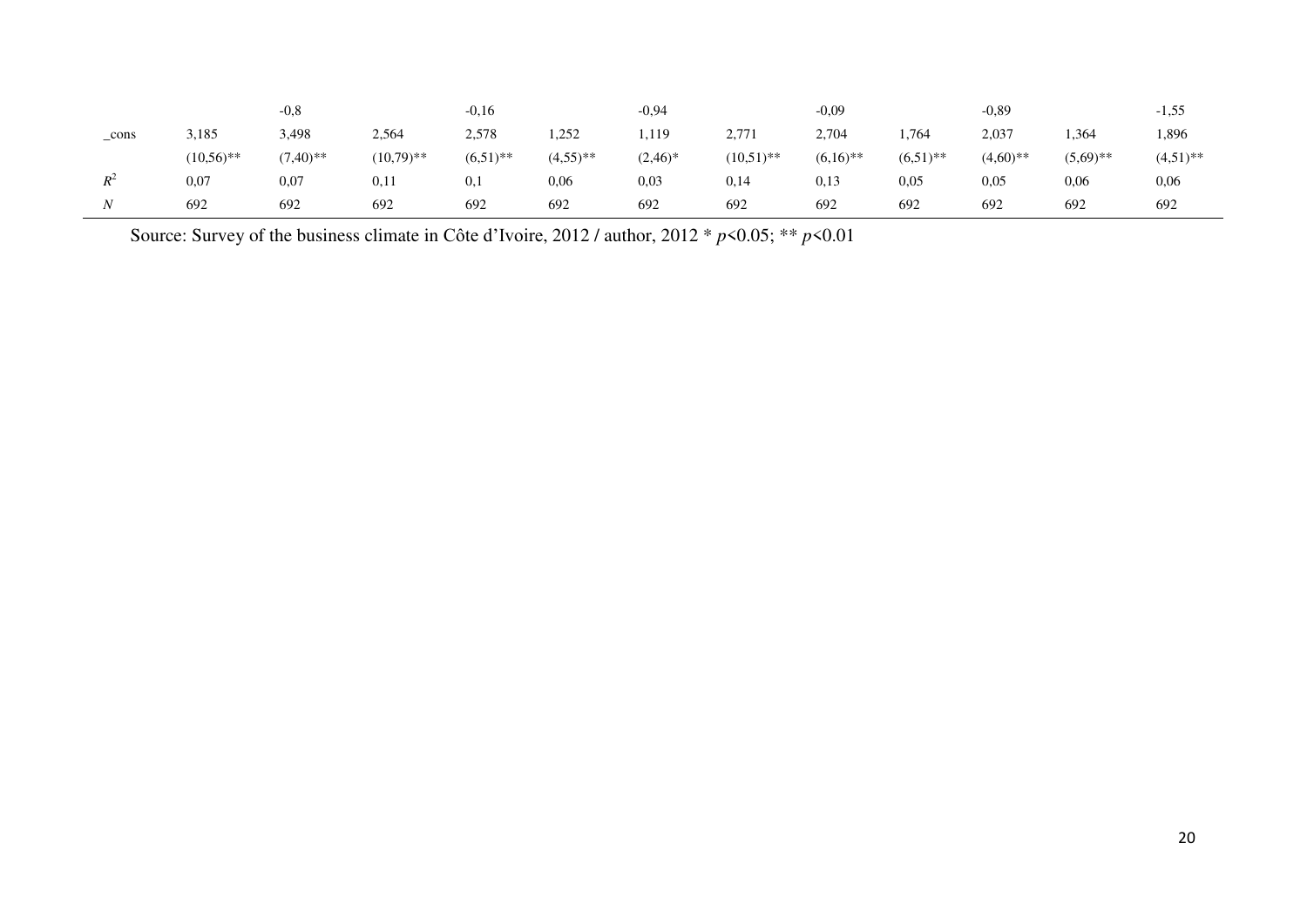|                  | j30f           | j30f         | d30a           | d30a           | g30a           | g30a           | k30              | k30            | d30 <sub>b</sub> | d30 <sub>b</sub> | h30              | h30              |
|------------------|----------------|--------------|----------------|----------------|----------------|----------------|------------------|----------------|------------------|------------------|------------------|------------------|
| age              | 0,003          | 0,002        | 0,011          | 0,013          | 0,007          | 0,007          | 0,026            | 0,023          | $-0,008$         | $-0,007$         | 0,011            | 0,011            |
|                  | $-0,21$        | $-0,17$      | $-1,07$        | $-1,24$        | $-0,79$        | $-0,81$        | $(2,22)*$        | $(2,04)^*$     | $-0,92$          | $-0,84$          | $-1,27$          | $-1,33$          |
| age2             | $\overline{0}$ | $\mathbf{0}$ | $\overline{0}$ | $\overline{0}$ | $\overline{0}$ | $\overline{0}$ | $\boldsymbol{0}$ | $\overline{0}$ | $\overline{0}$   | $\overline{0}$   | $\boldsymbol{0}$ | $\boldsymbol{0}$ |
|                  | $-0,37$        | $-0,28$      | $-1,62$        | $-1,88$        | $-1,82$        | $-1,94$        | $-1,65$          | $-1,59$        | $-0,83$          | $-0,65$          | $-1,47$          | $-1,48$          |
| f1               | 0,001          | 0,001        | $-0,007$       | $-0,009$       | $-0,006$       | $-0,006$       | $-0,001$         | $-0,001$       | $-0,001$         | $-0,001$         | $\overline{0}$   | 0,001            |
|                  | $-0,14$        | $-0,25$      | $-1,9$         | $-1,81$        | $-1,57$        | $-1,53$        | $-0,42$          | $-0,29$        | $-0,33$          | $-0,28$          | $-0,01$          | $-0,22$          |
| 2bn.a6           | $-0,111$       |              | $-0,126$       |                | $-0,073$       |                | $-0,252$         |                | $-0,139$         |                  | 0,031            |                  |
|                  | $-1,01$        |              | $-1,31$        |                | $-0,87$        |                | $(2,41)*$        |                | $-1,91$          |                  | $-0,39$          |                  |
| 3.a <sub>6</sub> | 0,275          |              | 0,046          |                | $-0,144$       |                | $-0,29$          |                | $-0,159$         |                  | 0,263            |                  |
|                  | $-1,35$        |              | $-0,25$        |                | $-0,91$        |                | $-1,4$           |                | $-1,08$          |                  | $-1,68$          |                  |
| 4.a6             | $-0,29$        |              | 0,889          |                | 0,072          |                | $-1,074$         |                | $-0,088$         |                  | $-0,093$         |                  |
|                  | $-0,74$        |              | $(2,34)*$      |                | $-0,24$        |                | $(3,39)$ **      |                | $-0,29$          |                  | $-0,4$           |                  |
| foreign          | $-0,052$       | $-0,071$     | $-0,266$       | $-0,278$       | 0,218          | 0,218          | $-0,001$         | $-0,009$       | 0,143            | 0,136            | $-0,01$          | $-0,019$         |
|                  | $-0,34$        | $-0,47$      | $-1,75$        | $-1,85$        | $(2,09)*$      | $(2,09)^*$     | $-0,01$          | $-0,06$        | $-1,42$          | $-1,37$          | $-0,1$           | $-0,19$          |
| 2bn, ville       | $-0,302$       | $-0,247$     | 0,035          | $-0,068$       | 0,128          | 0,098          | $-0,42$          | $-0,303$       | $-0,137$         | $-0,188$         | $-0,064$         | $-0,047$         |
|                  | $-1,51$        | $-1,28$      | $-0,2$         | $-0,4$         | $-0,9$         | $-0,69$        | $-1,86$          | $-1,34$        | $-1,04$          | $-1,42$          | $-0,44$          | $-0,33$          |
| 3.ville          | 0,275          | 0,255        | 0,263          | 0,272          | 0,394          | 0,395          | $-0,004$         | $-0,064$       | 0,058            | 0,07             | 0,136            | 0,145            |
|                  | $-1,63$        | $-1,52$      | $-1,9$         | $-1,93$        | $(2,99)$ **    | $(3,00)$ **    | $-0,03$          | $-0,38$        | $-0,55$          | $-0,66$          | $-1,17$          | $-1,26$          |
| 4.ville          | 0,245          | 0,225        | 0,317          | 0,312          | 0,321          | 0,315          | 0,07             | 0,01           | 0,25             | 0,245            | 0,238            | 0,247            |
|                  | $-1,57$        | $-1,46$      | $(2,52)*$      | $(2,45)^*$     | $(2,75)$ **    | $(2,73)$ **    | $-0,44$          | $-0,06$        | $(2,38)^*$       | $(2,32)*$        | $(2,00)*$        | $(2,12)^*$       |
| 5.ville          | 0,178          | 0,176        | 0,723          | 0,696          | 0,106          | 0,105          | $-0,173$         | $-0,149$       | 0,293            | 0,295            | $-0,003$         | $-0,005$         |
|                  | $-1,03$        | $-1,03$      | $(4,66)$ **    | $(4,45)$ **    | $-0,93$        | $-0,93$        | $-1$             | $-0,87$        | $(2,15)^*$       | $(2,14)^*$       | $-0,03$          | $-0,04$          |
| 6.ville          | 0,657          | 0,646        | 0,764          | 0,715          | 0,675          | 0,659          | 0,324            | 0,302          | 0,05             | 0,029            | 0,052            | 0,064            |
|                  | $(3,86)$ **    | $(3,85)$ **  | $(5,54)$ **    | $(5,27)$ **    | $(5,08)$ **    | $(5,04)$ **    | $(2,16)^*$       | $(1,98)^*$     | $-0,44$          | $-0,25$          | $-0,47$          | $-0,59$          |
| d3abis1          | 0,769          | 0,82         | 0,093          | 0,047          | 0,028          | $-0,002$       | 0,16             | 0,227          | 0,63             | 0,551            | 0,5              | 0,51             |
|                  | $(2,40)*$      | $(2,68)$ **  | $-0,42$        | $-0,22$        | $-0,14$        | $-0,01$        | $-0,7$           | $-0,97$        | $(2,55)^*$       | $(2,31)*$        | $(2,11)*$        | $(2,12)^*$       |

Table 3: explanatory factors of companies' constraints perception in Côte d'Ivoire by ordinary least square (continued)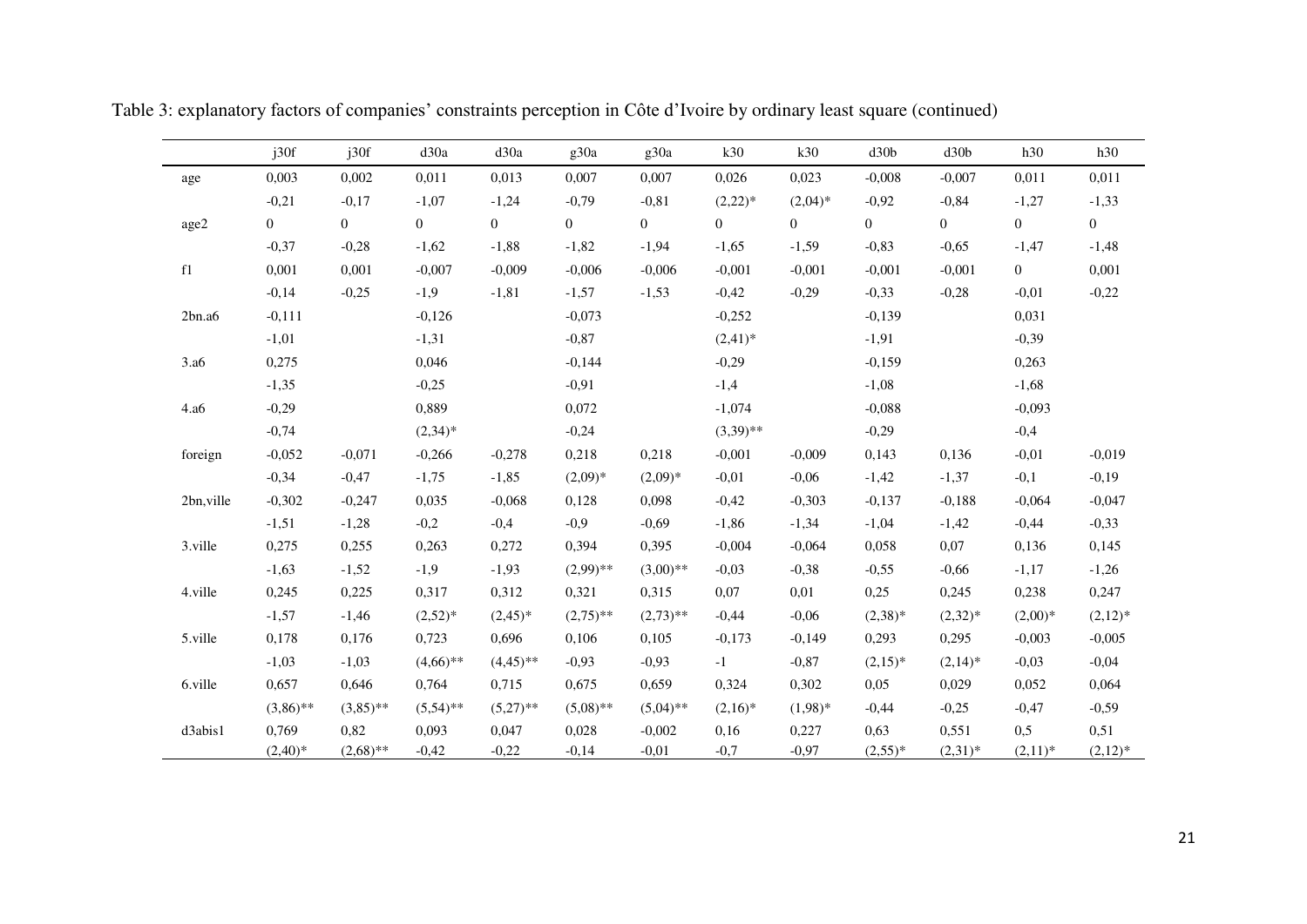| sales |             | $-0.02$     |            | 0,066       |             | 0,001       |             | $-0,128$         |             | 0,01        |             | 0,016       |
|-------|-------------|-------------|------------|-------------|-------------|-------------|-------------|------------------|-------------|-------------|-------------|-------------|
|       |             | $-0.91$     |            | $(3,29)$ ** |             | $-0.07$     |             | $(6,46)$ **      |             | $-0.65$     |             | $-0.99$     |
| cons  | 1,92        | 2,207       | 2,097      | .135        | 1,478       | .46         | 2,709       | 4,661            | 287.        | 1,077       | . 274       | 0,998       |
|       | $(6.58)$ ** | $(4,94)$ ** | $(8,00)**$ | $(2,83)$ ** | $(5,87)$ ** | $(3,78)$ ** | $(9,91)$ ** | $(11,29)^*$<br>* | $(6,64)$ ** | $(3,44)$ ** | $(6,27)$ ** | $(3,25)$ ** |
| $R^2$ | 0.05        | 0,04        | 0,09       | 0.09        | 0,07        | 0,07        | 0,06        | 0,1              | 0,04        | 0,04        | 0.03        | 0,03        |
| N     | 692         | 692         | 692        | 692         | 692         | 692         | 692         | 692              | 692         | 692         | 692         | 692         |

Source: Survey of the business climate in Côte d'Ivoire, 2012 / author \* *p*<0.05; \*\* *p*<0.01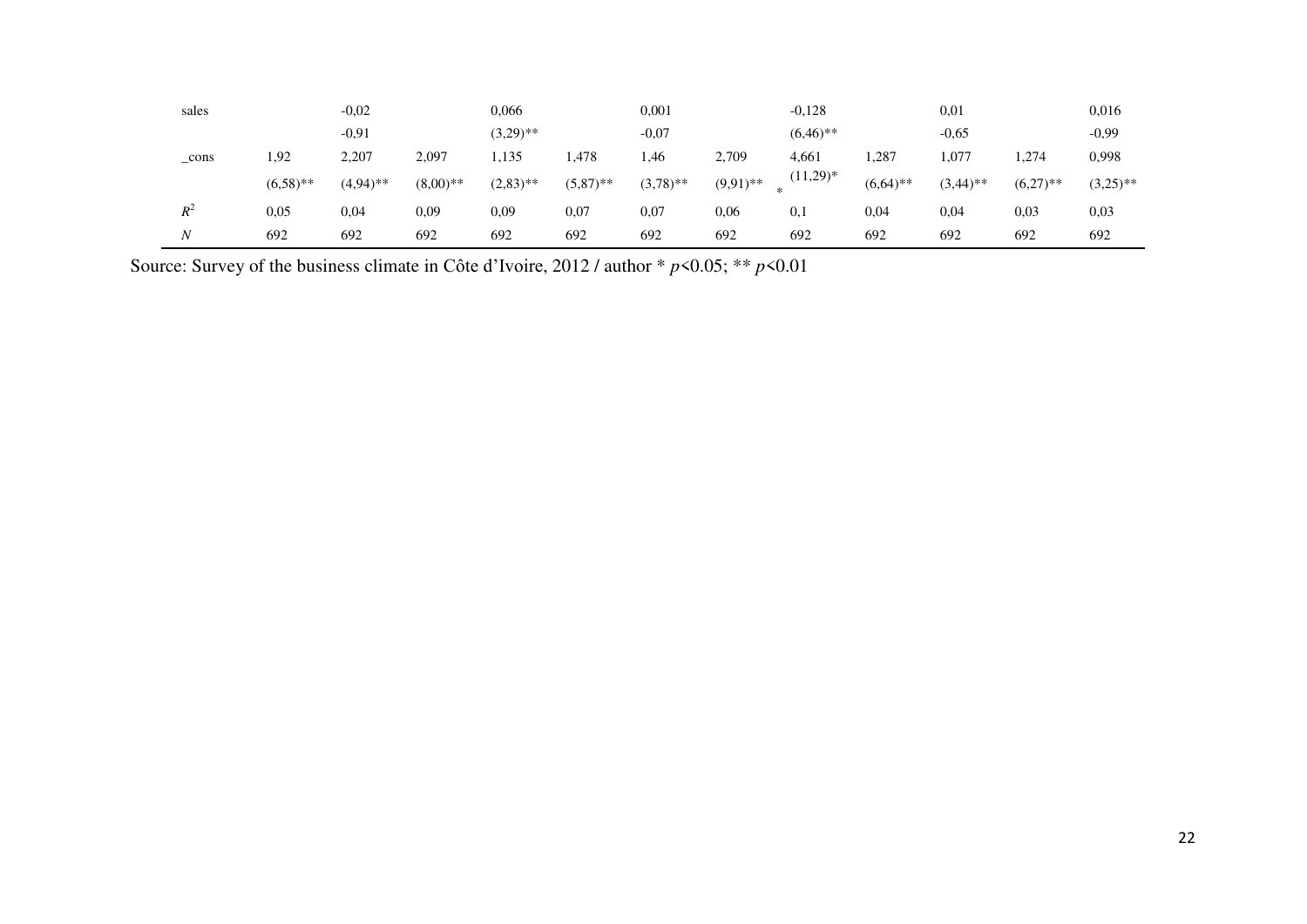|                  | (1)       | (2)       | (3)       | (4)       | (6)       | (7)       | (8)       | (9)       | (10)      | (11)      | (12)      | (13)      | (14)      |
|------------------|-----------|-----------|-----------|-----------|-----------|-----------|-----------|-----------|-----------|-----------|-----------|-----------|-----------|
| age2             | $-11.599$ | $-11.516$ | $-11.560$ | $-12.161$ | $-9.546$  | $-10.508$ | $-11.335$ | $-12.122$ | $-11.629$ | $-11.338$ | $-18.333$ | $-16.712$ | $-18.897$ |
|                  | (1.03)    | (1.04)    | (1.04)    | (1.05)    | (1.02)    | (1.04)    | (1.03)    | (1.02)    | (1.04)    | (1.04)    | (0.94)    | (0.86)    | (0.97)    |
| age3             | 0.141     | 0.134     | 0.144     | 0.156     | 0.107     | 0.107     | 0.136     | 0.151     | 0.146     | 0.136     | 0.250     | 0.251     | 0.282     |
|                  | (0.97)    | (0.98)    | (0.99)    | (1.00)    | (0.93)    | (0.95)    | (0.96)    | (0.96)    | (0.98)    | (0.97)    | (0.58)    | (0.58)    | (0.65)    |
| f1               | $-0.866$  | $-1.226$  | $-0.846$  | $-0.651$  | $-1.107$  | $-1.001$  | $-0.982$  | $-0.838$  | $-1.053$  | $-1.034$  | $-1.843$  | $-0.388$  | $-0.947$  |
|                  | (0.78)    | (0.84)    | (0.73)    | (0.62)    | (0.78)    | (0.77)    | (0.77)    | (0.77)    | (0.78)    | (0.81)    | (0.26)    | (0.06)    | (0.13)    |
| 2bn.a6           | 265.137   | 264.970   | 263.604   | 280.463   | 248.636   | 263.646   | 266.654   | 267.642   | 277.342   | 266.175   | 220.991   | 297.898   | 205.192   |
|                  | (1.07)    | (1.07)    | (1.06)    | (1.07)    | (1.06)    | (1.07)    | (1.06)    | (1.06)    | (1.07)    | (1.06)    | (1.20)    | (1.65)    | (1.11)    |
| 3.a <sub>6</sub> | 39.845    | 46.341    | 38.535    | 49.910    | 18.810    | 40.710    | 40.613    | 39.956    | 13.717    | 39.971    | $-24.586$ | 84.779    | $-38.508$ |
|                  | (0.58)    | (0.63)    | (0.57)    | (0.64)    | (0.34)    | (0.58)    | (0.60)    | (0.58)    | (0.27)    | (0.59)    | (0.07)    | (0.25)    | (0.11)    |
| 4.a6             | 12.622    | 34.692    | 5.784     | 23.272    | $-61.654$ | 3.185     | 15.696    | 14.450    | 43.262    | 20.079    | $-85.578$ | 98.070    | $-51.270$ |
|                  | (0.22)    | (0.54)    | (0.10)    | (0.40)    | (0.88)    | (0.05)    | (0.28)    | (0.27)    | (0.57)    | (0.35)    | (0.14)    | (0.16)    | (0.08)    |
| foreign          | 132.838   | 103.158   | 140.218   | 159.599   | 123.359   | 142.664   | 124.916   | 130.780   | 128.379   | 122.147   | 182.928   | 120.911   | 213.963   |
|                  | (1.02)    | (1.03)    | (1.06)    | (1.06)    | (1.05)    | (1.05)    | (1.07)    | (1.03)    | (1.05)    | (1.05)    | (0.77)    | (0.51)    | (0.87)    |
| 2bn.ville        | 181.738   | 188.630   | 185.124   | 225.182   | 161.640   | 177.859   | 191.221   | 190.642   | 220.509   | 192.060   | 206.114   | 170.669   | 132.040   |
|                  | (1.14)    | (1.24)    | (1.22)    | (1.46)    | (1.05)    | (1.12)    | (1.25)    | (1.24)    | (1.46)    | (1.26)    | (0.50)    | (0.42)    | (0.32)    |
| 3.ville          | 96.889    | 92.550    | 80.489    | 132.417   | 93.145    | 147.677   | 95.705    | 111.455   | 67.411    | 94.736    | 96.786    | 38.771    | 100.802   |
|                  | (1.22)    | (1.25)    | (1.26)    | (1.20)    | (1.25)    | (1.16)    | (1.30)    | (1.14)    | (1.24)    | (1.27)    | (0.30)    | (0.12)    | (0.30)    |
| 4.ville          | $-6.030$  | 29.302    | $-16.227$ | $-42.367$ | 4.667     | 43.016    | 1.205     | 11.885    | $-23.579$ | 1.194     | $-49.336$ | $-79.479$ | $-44.027$ |
|                  | (0.27)    | (0.90)    | (0.61)    | (0.90)    | (0.21)    | (0.90)    | (0.06)    | (0.46)    | (0.69)    | (0.06)    | (0.17)    | (0.27)    | (0.14)    |
| 5.ville          | 294.863   | 280.817   | 275.246   | 238.929   | 273.827   | 316.052   | 286.311   | 296.776   | 269.501   | 289.851   | 378.231   | 387.248   | 336.367   |
|                  | (0.99)    | (1.00)    | (1.00)    | (0.99)    | (1.00)    | (1.00)    | (1.00)    | (0.99)    | (1.00)    | (1.01)    | (1.28)    | (1.31)    | (1.10)    |
| 6.ville          | $-18.390$ | 40.369    | $-1.715$  | $-56.540$ | 17.147    | 20.341    | $-6.353$  | 1.240     | $-68.474$ | $-2.522$  | $-25.683$ | 153.888   | $-96.603$ |
|                  | (0.59)    | (0.96)    | (0.08)    | (0.96)    | (0.63)    | (0.66)    | (0.30)    | (0.06)    | (0.98)    | (0.12)    | (0.09)    | (0.51)    | (0.30)    |
| d3abis1          | $-89.075$ | $-91.759$ | $-97.721$ | $-64.546$ | $-86.205$ | $-79.540$ | $-97.718$ | $-89.300$ | 170.559   | $-97.254$ | $-94.290$ | 148.589   | 126.287   |
|                  | (1.33)    | (1.30)    | (1.34)    | (1.11)    | (1.26)    | (1.30)    | (1.35)    | (1.32)    | (1.28)    | (1.35)    | (0.21)    | (0.34)    | (0.28)    |
| c30a             | 24.459    |           |           |           |           |           |           |           |           |           |           |           | 11.992    |

Table 4: Barriers to business growth in Côte d'Ivoire.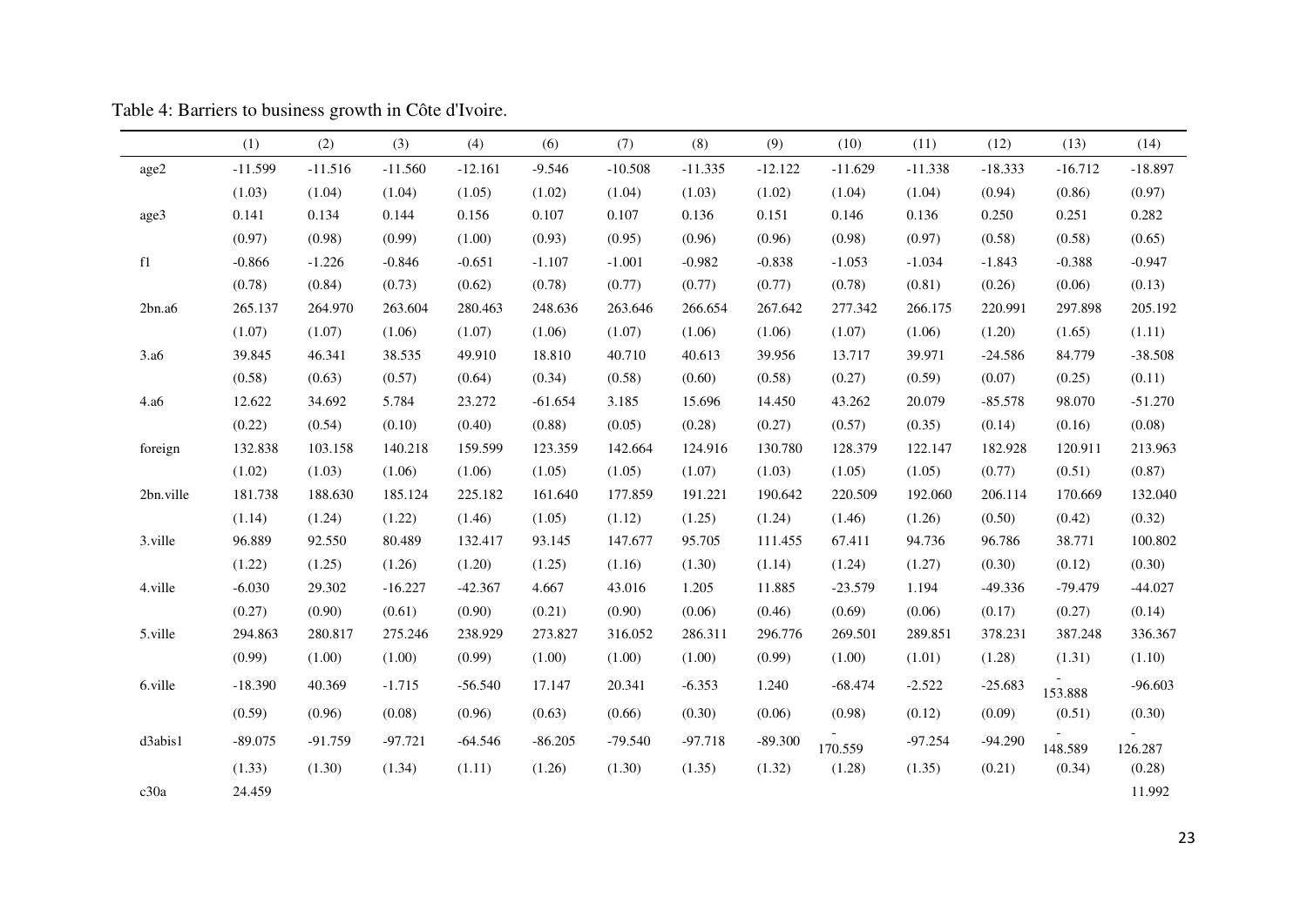|                | (0.66)            |           |                   |                   |           |           |           |                   |                   |           |                   |                   | (0.16)            |
|----------------|-------------------|-----------|-------------------|-------------------|-----------|-----------|-----------|-------------------|-------------------|-----------|-------------------|-------------------|-------------------|
| c30b           |                   | $-57.652$ |                   |                   |           |           |           |                   |                   |           |                   |                   | 119.940           |
|                |                   | (1.14)    |                   |                   |           |           |           |                   |                   |           |                   |                   | (1.40)            |
| $\rm e30$      |                   |           | 29.884            |                   |           |           |           |                   |                   |           |                   |                   | 69.292            |
|                |                   |           | (1.09)            |                   |           |           |           |                   |                   |           |                   |                   | (0.96)            |
| i30            |                   |           |                   | 76.978            |           |           |           |                   |                   |           |                   |                   | 69.043            |
|                |                   |           |                   | (1.06)            |           |           |           |                   |                   |           |                   |                   | (0.91)            |
|                |                   |           |                   |                   |           |           |           |                   |                   |           |                   |                   |                   |
| k30            |                   |           |                   |                   | $-72.091$ |           |           |                   |                   |           |                   |                   | 147.540           |
|                |                   |           |                   |                   | (1.17)    |           |           |                   |                   |           |                   |                   | $(1.93)*$         |
| j30a           |                   |           |                   |                   |           | $-74.302$ |           |                   |                   |           |                   |                   | 138.915           |
|                |                   |           |                   |                   |           | (0.98)    |           |                   |                   |           |                   |                   | (1.44)            |
| j30b           |                   |           |                   |                   |           |           | $-4.170$  |                   |                   |           |                   |                   | 10.406            |
|                |                   |           |                   |                   |           |           | (0.50)    |                   |                   |           |                   |                   | (0.10)            |
| j30e           |                   |           |                   |                   |           |           |           | 40.067            |                   |           |                   |                   | 63.978            |
|                |                   |           |                   |                   |           |           |           | (0.71)            |                   |           |                   |                   | (0.61)            |
| j30f           |                   |           |                   |                   |           |           |           |                   | 94.719            |           |                   |                   | 133.427           |
|                |                   |           |                   |                   |           |           |           |                   | (1.05)            |           |                   |                   | (1.77)            |
| d30a           |                   |           |                   |                   |           |           |           |                   |                   | $-4.861$  |                   |                   | $-25.400$         |
|                |                   |           |                   |                   |           |           |           |                   |                   | (0.58)    |                   |                   | (0.31)            |
| c30x           |                   |           |                   |                   |           |           |           |                   |                   |           | 152.100           |                   | 145.760           |
|                |                   |           |                   |                   |           |           |           |                   |                   |           | $(1.98)*$         |                   | (1.82)            |
| g30a           |                   |           |                   |                   |           |           |           |                   |                   |           |                   | 233.255           | 258.462           |
|                |                   |           |                   |                   |           |           |           |                   |                   |           |                   | $(2.77)$ **       | $(2.93)$ **       |
| $_{\rm cons}$  |                   | 101.680   |                   |                   | 149.149   | 84.915    | $-40.459$ |                   |                   | $-35.954$ |                   |                   | $\overline{a}$    |
|                | 124.054<br>(0.79) | (0.97)    | 130.823<br>(1.08) | 259.461<br>(1.07) | (1.06)    | (0.77)    | (0.70)    | 207.671<br>(0.79) | 227.966<br>(1.07) | (0.65)    | 216.758<br>(0.41) | 372.726<br>(0.70) | 503.376<br>(0.72) |
| $\mathbb{R}^2$ | $0.01\,$          | $0.01\,$  | $0.01\,$          | $0.01\,$          | $0.01\,$  | $0.01\,$  | $0.01\,$  | $0.01\,$          | $0.01\,$          | $0.01\,$  | $0.02\,$          | $0.02\,$          | 0.05              |
| $\cal N$       |                   |           |                   |                   |           |           |           | 692               |                   |           | 692               |                   |                   |
|                | 692               | 692       | 692               | 692               | 692       | 692       | 692       |                   | 692               | 692       |                   | 692               | 692               |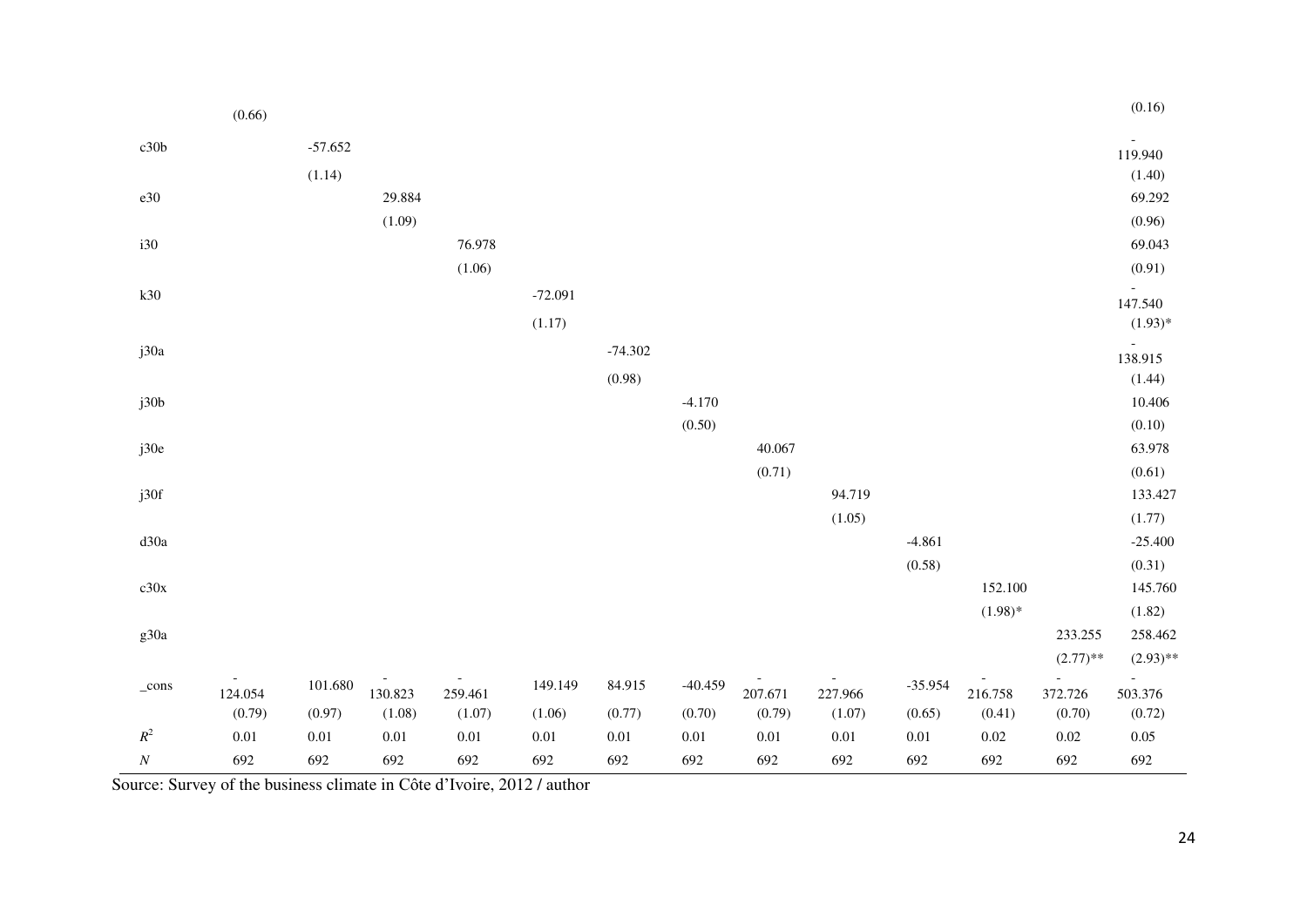| Sample size: 727             |        | Formal Entreprises: 414  | Informal Entreprises: 313 |        |                          |  |  |  |  |
|------------------------------|--------|--------------------------|---------------------------|--------|--------------------------|--|--|--|--|
|                              | Formal | Informal                 |                           | Formal | <b>Informal</b>          |  |  |  |  |
| Town (en %)                  |        |                          | Age (en %)                |        |                          |  |  |  |  |
| Abidjan                      | 10,1   | 14,4                     | 1 à 5 years               | 36,0   | 38,0                     |  |  |  |  |
| San-Pedro                    | 8,0    | 3,8                      | 6 à 10s years             | 20,5   | 21,1                     |  |  |  |  |
| Abengourou                   | 21,0   | 20,1                     | 11 à 15 years             | 12,1   | 14,4                     |  |  |  |  |
| Bouaké                       | 23,0   | 16,6                     | 16 à 20 years             | 8,5    | 11,2                     |  |  |  |  |
| Daloa                        | 20,5   | 20,8                     | 21 à 25 years             | 6,0    | 4,8                      |  |  |  |  |
| Korhogo                      | 17,4   | 24,3                     | 26 à 30 years             | 5,3    | 3,2                      |  |  |  |  |
|                              |        |                          | > 30 years                | 11,6   | 7,3                      |  |  |  |  |
| Status of enterprises (en %) |        |                          |                           |        |                          |  |  |  |  |
| Anonimous society            | 12,3   | 0,3                      | Firm size (en %)          |        |                          |  |  |  |  |
| SARL                         | 21,3   | $\overline{\phantom{a}}$ | Micro                     | 46,2   | 77,0                     |  |  |  |  |
| Individual business          | 58,5   | 93,0                     | Small                     | 37,9   | 23,0                     |  |  |  |  |
| Partnership                  | 3,4    | 3,2                      | Medium                    | 11,8   | $\overline{\phantom{a}}$ |  |  |  |  |
| Société en commandite        | 0, 5   | 0,3                      | Large                     | 4,1    | $\overline{\phantom{a}}$ |  |  |  |  |
| Other                        | 4,1    | 3,2                      |                           |        |                          |  |  |  |  |
|                              |        |                          | Sector (en %)             |        |                          |  |  |  |  |
|                              |        |                          | Industry                  | 18,6   | 49,2                     |  |  |  |  |
|                              |        |                          | service                   | 81,4   | 50,8                     |  |  |  |  |

#### **Table 1 : Characteristics of the sample**

Source: Survey of the business climate in Côte d'Ivoire, 2012 / author

**Tableau 2 : Breakdown of companies according to the origin of the majority shareholders and the size of the company** 

| Characteristics<br>of companies | Nationality of major<br>shareholders | <b>Micro</b> | <b>Small</b> | <b>Medium</b> | Large | Total |
|---------------------------------|--------------------------------------|--------------|--------------|---------------|-------|-------|
| Formal                          | National                             | 67,5         | 73,9         | 59,2          | 47,1  | 68,1  |
|                                 | Foreign                              | 14,1         | 14,6         | 24,5          | 41,2  | 27,1  |
| Informal                        | National                             | 68,5         | 93,1         |               |       | 85,3  |
|                                 | Foreign                              | 14,5         | 4,2          | -             |       | 26,2  |